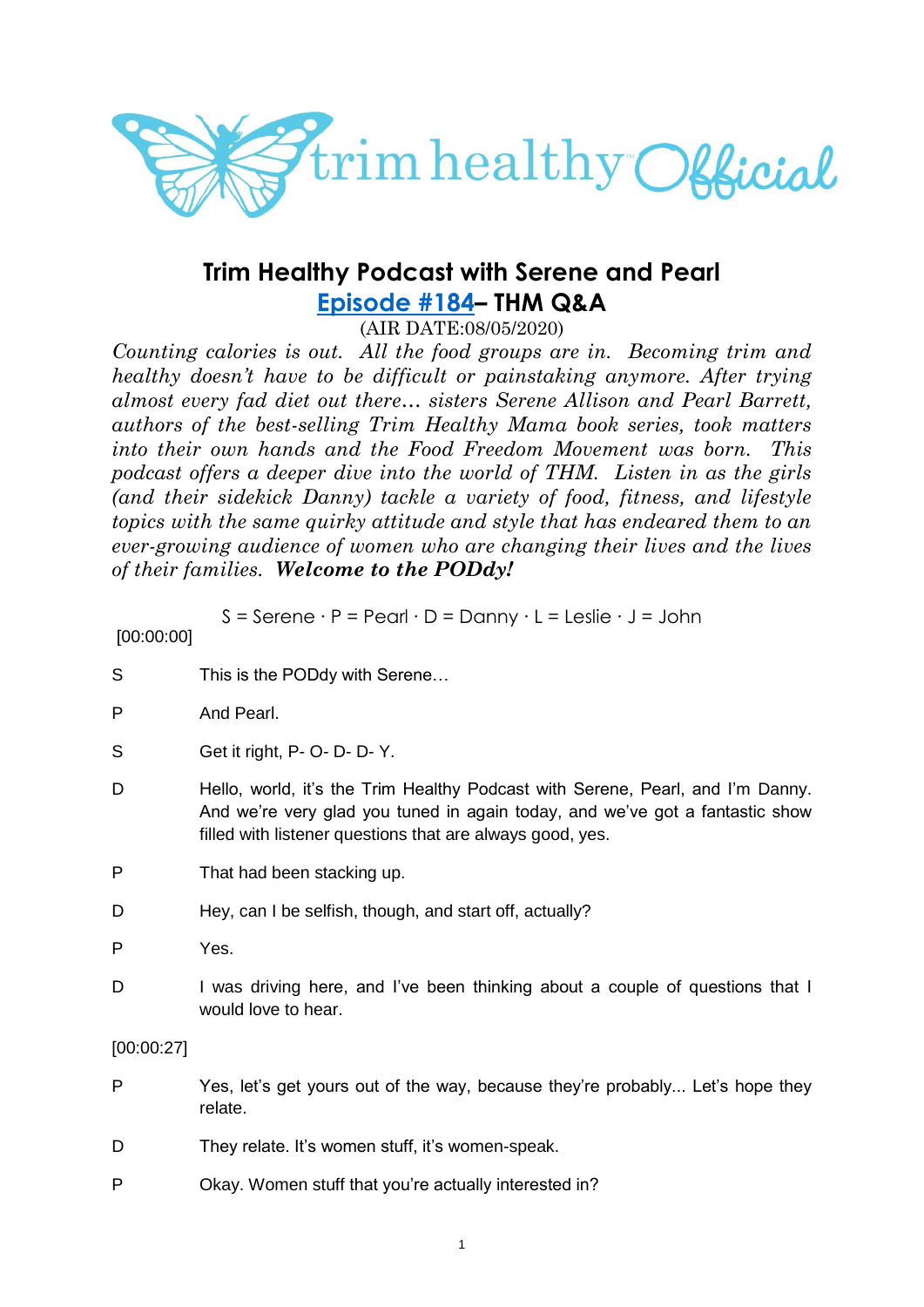- D Yes.
- S Hey, by the way, Danny's the man that's sitting behind the coffee table with nursing pads on. He can speak the woman-speak.
- P Hold on, he doesn't have nursing pads on, no. The coffee table has nursing pads on.
- S The coffee table has nursing pads on, on it, in a basket.
- P Yes.
- S We are in here in the PODdy Cabin, and Meadow, Pearl's eldest daughter, has flown back from Japan and just recently had a baby. And they're living up here. When we don't have to be on the PODdy, they live here.
- P Yes.
- D What sort of English are you talking?

#### [00:01:05]

- S And, anyway, so she has this beautiful basket of nursing pads right in front of Danny's face. He can ask the girl questions. Come on.
- P Oh, yes, man.
- D Since we be on the PODdy... Anyway, so, oh, here's what I was thinking. I was putting on my wife's moisturiser...
- P I hope it was THM one.
- D No, because I'm out of the rose cream.
- P Oh, boy, you'd better stop by and get some.
- D Yes, and then I just was thinking, does this train my face to need moisturizer? Will I create my own oils if I leave myself alone, Teacher?
- S Pearl, can I jump in?
- P You can, because I feel strongly.
- S I've read the wonderful, I don't want to be mean and just jump in and say fantasy, of leave your face alone, and it's better, and you've got to let it breathe, and all that stuff. I tried it, and I didn't dig the results. I tried it further with my hair, if you leave your hair alone and don't wash it every day, it'll produce less oil and all that. Baloney.

### [00:02:08]

- D It actually goes into dreadlocks.
- S Because I went three years without washing my hair...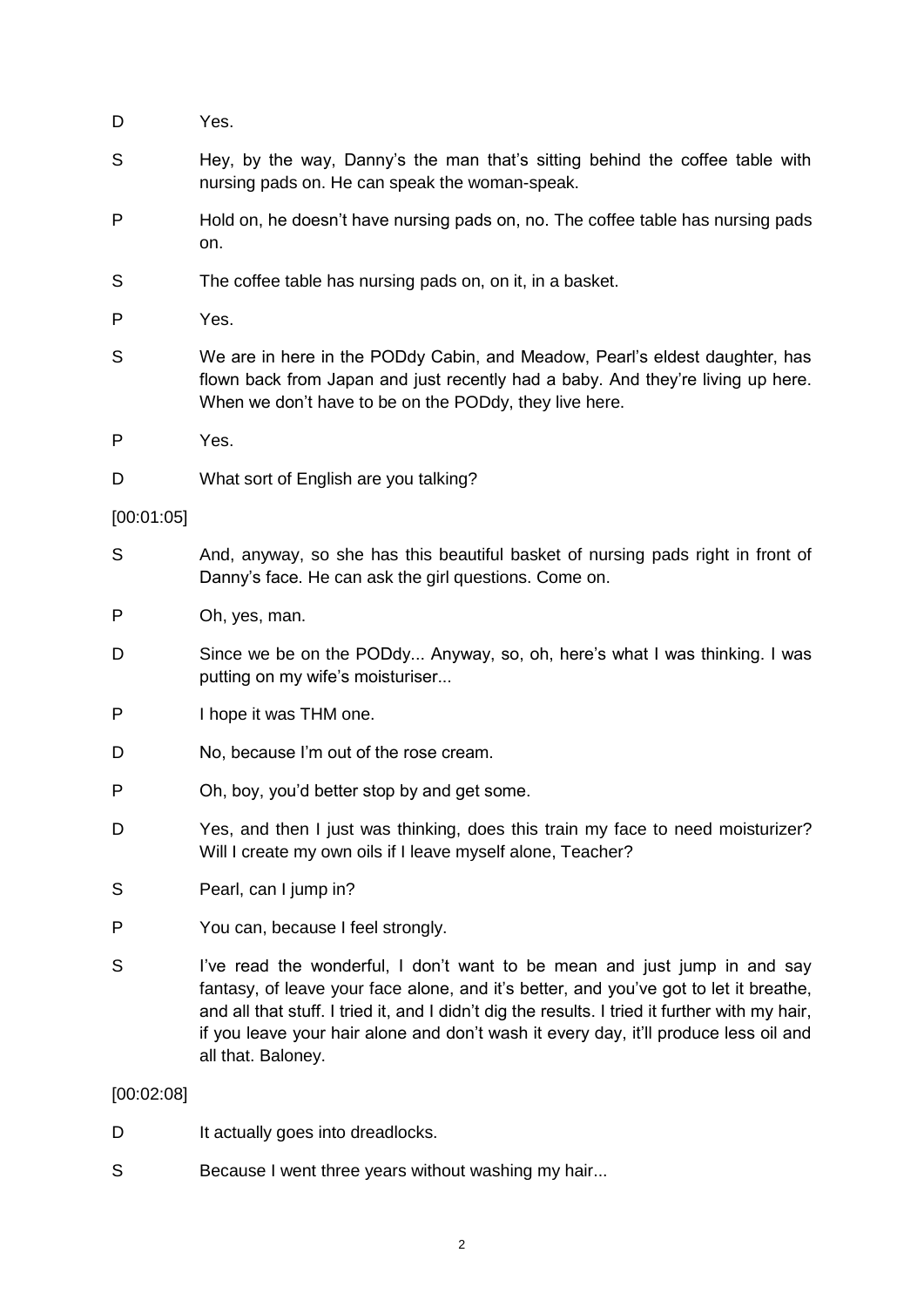- D Did you?
- S No, actually, five, I think...
- P It's the same thing, don't put deodorant on, you're going to start smelling just right. Baloney.
- D No, I know, the deodorant one's wrong.
- S My hair stayed oily. The more years I didn't do the regular washing, the oilier it got.
- D Yes.
- S And a lot of this is hormones. It's coming from not your hair. My children, now they're teenagers, they're so oily. It's got nothing to do with them washing their hair and not washing their hair. It's produced from the inside.
- D Yes.

### [00:02:39]

- P I feel strongly about the answer to your question, Danny. Personally, as a person who, I believe, was born with drier skin, I have left it. I've tried that. I've had that thought in my head, and it's bad. No, I need some help. God made us to need clothes, right. You think, well, you're fine just naked. Don't put clothes on, because your body needs to regulate its temperature.
- D That's my belief, until you think about bus seats. But, please, keep talking.
- P Yes, right. You think, okay, if you don't wear clothes, you're going to regulate the right temperature and acclimate, right. No, so you need clothes.
- D You're going to be cold.
- P Okay.
- S Maybe for animals, a horse in the paddock, they put those big, huge, huge covers over them in the winter, and then they don't grow their thing...
- P I need a coat in winter, and I need some moisturizer on my face, I'm telling you. And I would be so lined, I promise you, I would be a lined person, because I had dry skin that was tendency to lines. At 18, I was getting quite a lot of lines. I didn't moisturise. And...
- S I didn't moisturiser.

[00:03:40]

- P But I have been so faithful with orange cream or rose cream, THM stuff. And I'm doing good for, basically, 50.
- S Hey, we're not trying to sell our stuff.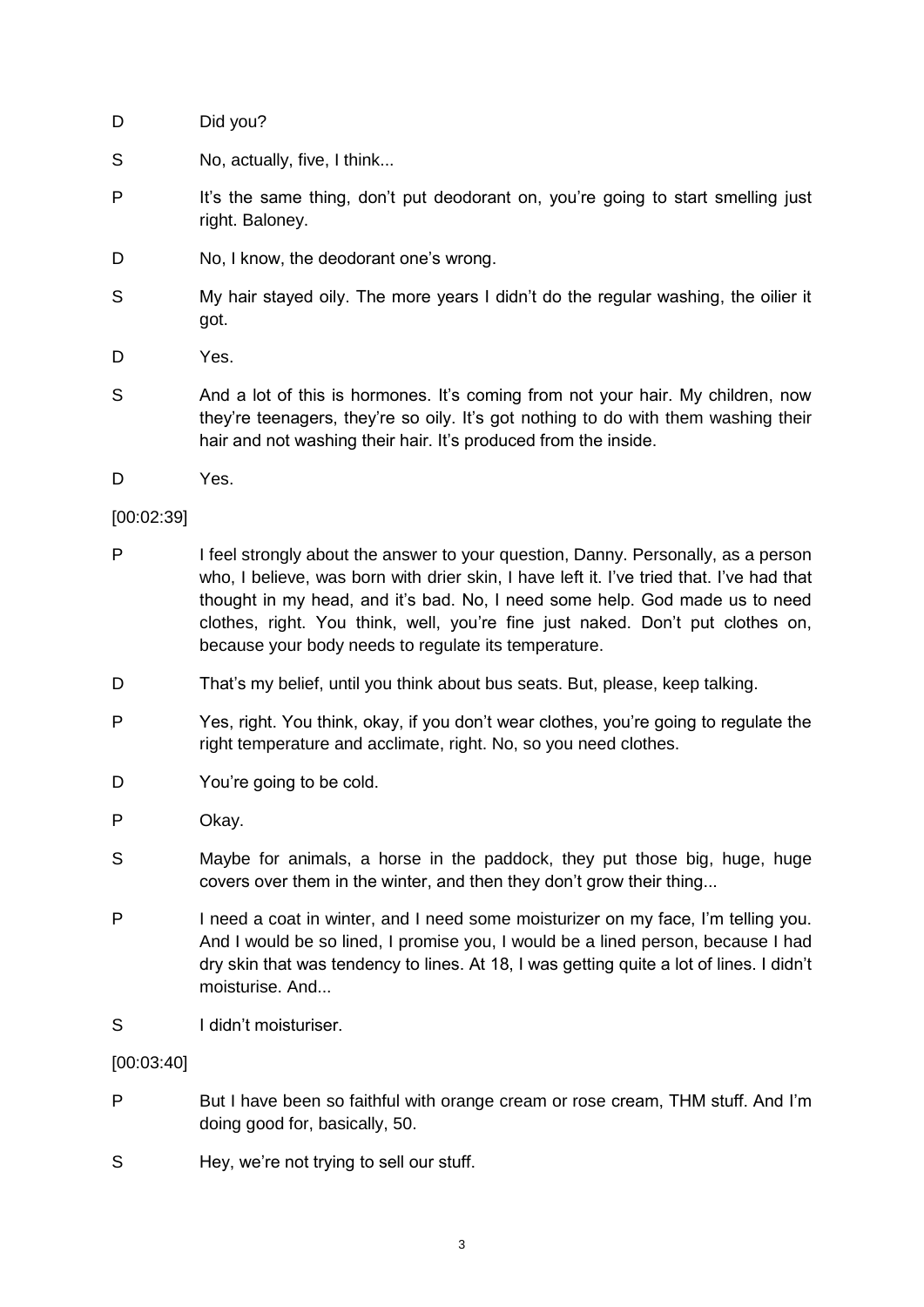- P Yes, use whatever...
- S Go and jolly well buy your own lovely stuff from wherever you want to get it or make your own selves. I tell you what...
- D Yes, but...
- S But can I say two things, Danny?
- D You can.
- S Just two, because she inspired two things. When she said lined, just look at a National Geographic, beautiful people, beautiful, but they don't have easy access to moisturisers.
- P Yes, and it shows.
- S And it shows, okay?
- D Yes.

#### [00:04:10]

- S And then the other thing is leave your teeth alone, and then they'll be fine. Look at the National Geographic.
- P Oh, I've got another one. And leave your boobs alone and don't wear a bra. Okay, you look at the National Geographic. They're almost hanging to the...
- S Yes, National Geographic shall teach us some truths. Now, going higher, the National Geographic to the Bible. Isn't there a verse that says, oil to make the face shine? It was biblical back then. They knew that you put oil on your face.
- P Did we answer that well?
- D Okay, well, yes. And here's the follow-up question, and then I'm done. We're aoing to go to the list...
- P Okay, but can I go back to the bosoms for a minute?
- D It's your show.
- P Okay. There's a lot of stuff out there, bras don't keep your boobs perky, right. If you actually leave them alone and go a la naturel, they'll actually be better supported. Okay, so...
- S You tried that for a while.

#### [00:04:58]

P Yes. Well, I believe that we shouldn't wear push-ups, on the whole, because if you've got metal in there, shoving them up, what it is is your boobs can't breathe. And that's very bad for them. It's all about blood flow.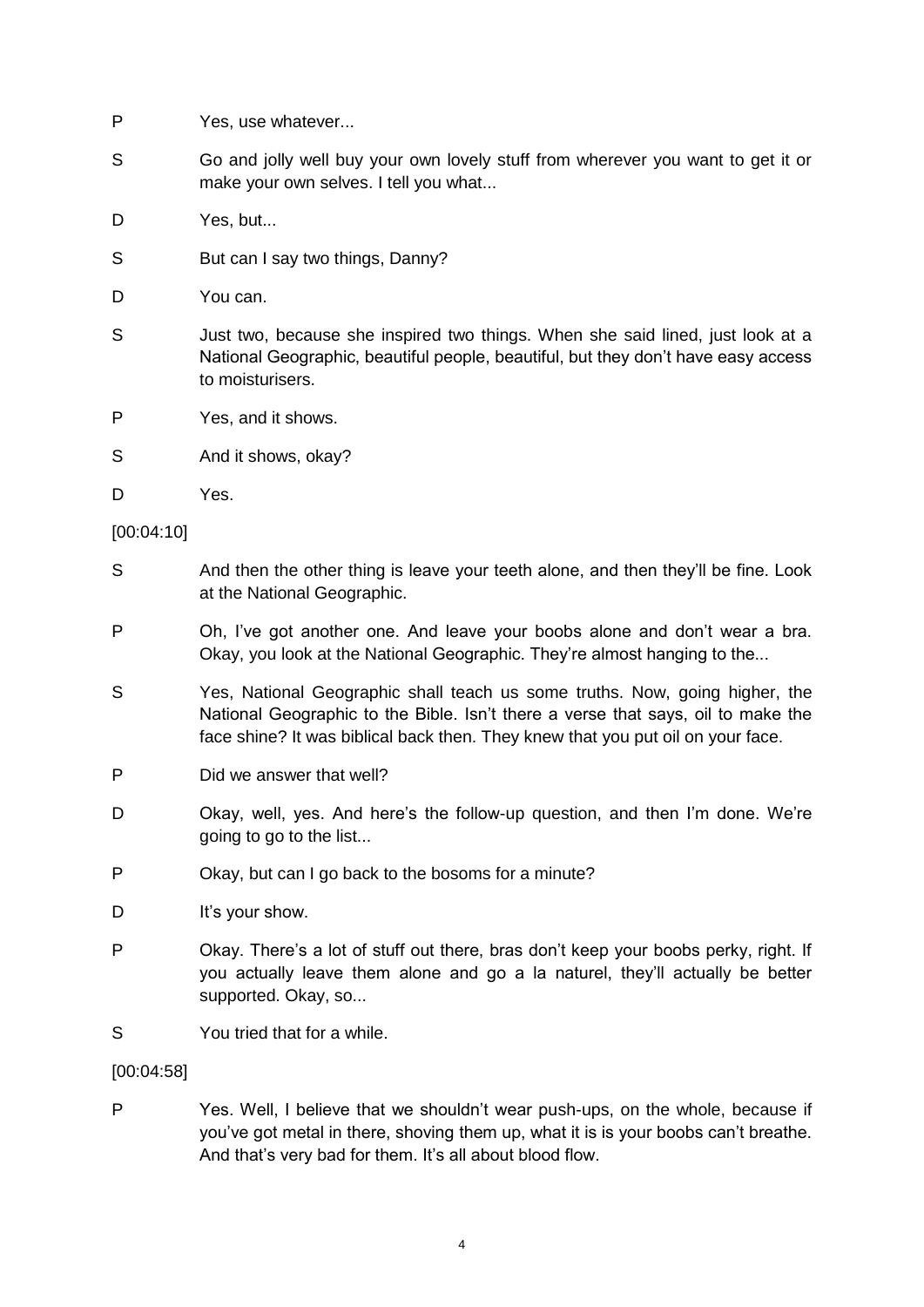- S They get squashed in the lymphatic area.
- P The blood flow and the lymph flow has to flow through the bosoms, right?
- D That's why I'm against whitey-tighties. Please continue.
- P Exactly, but I do believe that just a bit of good support is good. I wear bras without any wire in them, but I make sure they have good support, because I did try the freedom for all back...
- S Just say National Geographic, and we'll all understand.
- P Yes, I tried freedom for all, and it's hard to go out anywhere, so you have to stay home all the time. And then your teenage sons are coming in, and you're like, well, I better go hide.
- D Were you looking like Puppy's Mother?
- P Yes, Puppy's Mother. It wasn't doing anything. I've tried these things. I believe that God gave us brains to actually help our bodies.

### [00:05:48]

- S Yes.
- D Okay. So the follow-up then is, the moisturizer you're putting on your face...? I was in a beauty store...
- P Of course you were.
- D Because it's closer than the Bon Aqua [?] store to get our products.
- S You aren't going to get anything as good there, Dan.
- D Okay, but in there is... I'll ask the lady to take me to the Healthy section where... I want low chemicals or no chemicals, if I can get them. And she took me back to this brand, and it was the healthiest, but on it was benzonates and becalates and...
- P Because they've got water in there.
- S Yes.
- D What?
- S They put water in there, and then they have to have, especially their phenyl///

### [00:06:22]

- D Okay, but are those chemicals helping our faces or breaking our faces?
- P I wouldn't use them. I'm a purist, like Serene, on my face now. Any time anybody adds water to a product, which they do for bottom-line, so they can make some money on them, right, then they have to add these things to stabilise the product.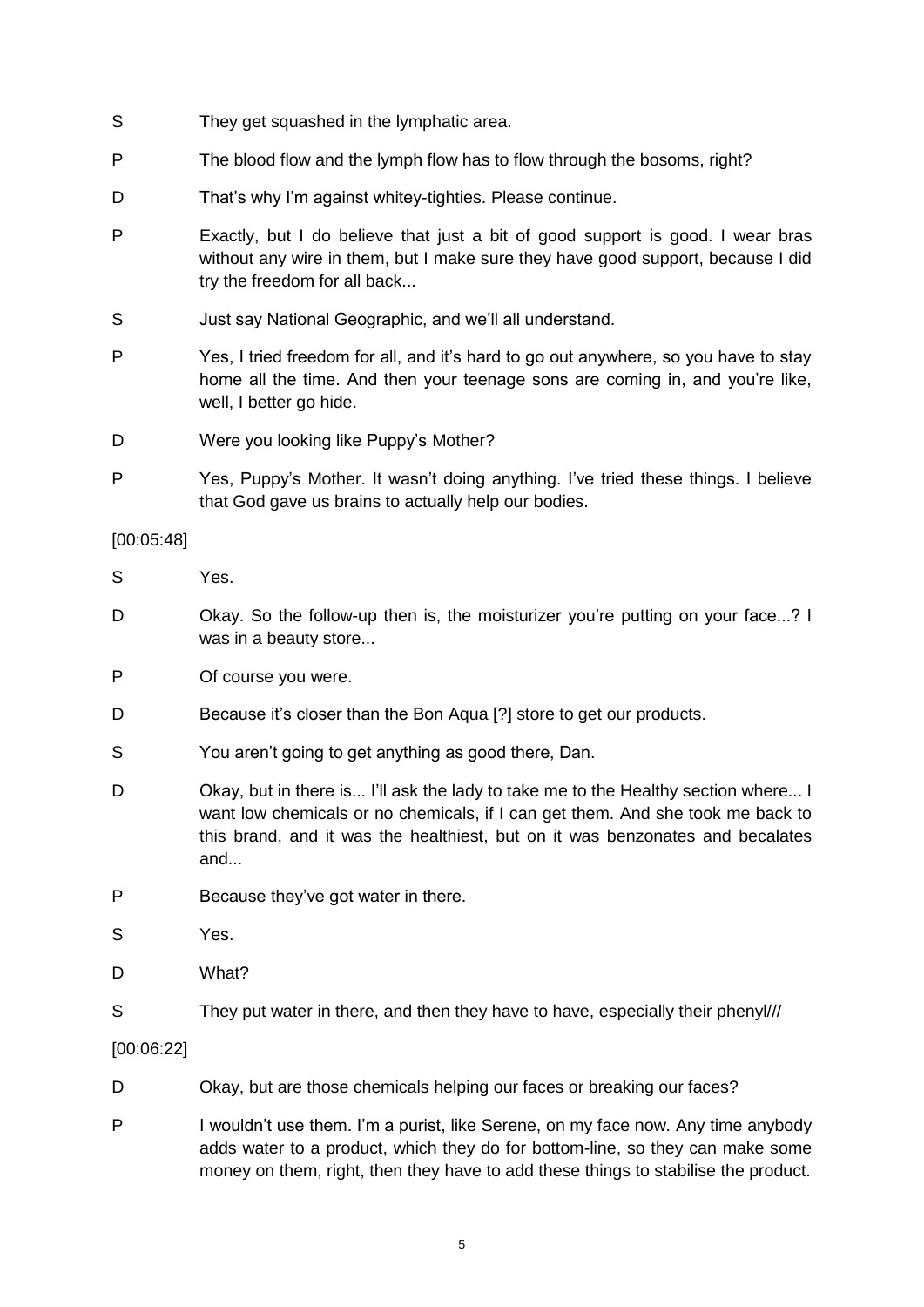- D Yes.
- S Listen, water's not bad, but this is what you do. You do it yourself, you see. So I use our beautiful pure products, and if you want to keep yourself extra hydrated, I make some tea, oolong tea, our oolong tea...
- D Really?
- S THM oolong, and I...
- P But we're out of that right now, Serene. It's coming back in soon.
- S Well, just get it somewhere else, or use anything. Use green tea. Green tea's excellent for you face. And I put it in a little spritzer, and just before I put my moisturizer on, I spritz the tea on, which is full of antioxidants, full of polyphenols, full...
- P And caffeine.

### [00:07:09]

- S And caffeine, which lifts the face. And then, see, that hydration is there. And then I trap it with our moisturiser.
- D Whoa, that's brilliant. I mean, are you glad I asked these questions, or what?
- P Actually, they're good, they're good questions.
- D I mean, that was good just to hear, because what I realised in this beauty store is how huge a topic face care is for women.
- P Yes, and you care about it now because your face is going on TV now.
- D Maybe.
- P Yes.
- D Maybe I care about it.
- S He might.
- D Maybe I still don't care and I'm rugged.
- S He might need a little tonal corrector sunscreen on one day for film, for film.

### [00:07:42]

- D With some SPF in the, yes, in the tone...
- S Yes, he was looking at foundation shades, just for film.
- P He was.
- D How do you know this?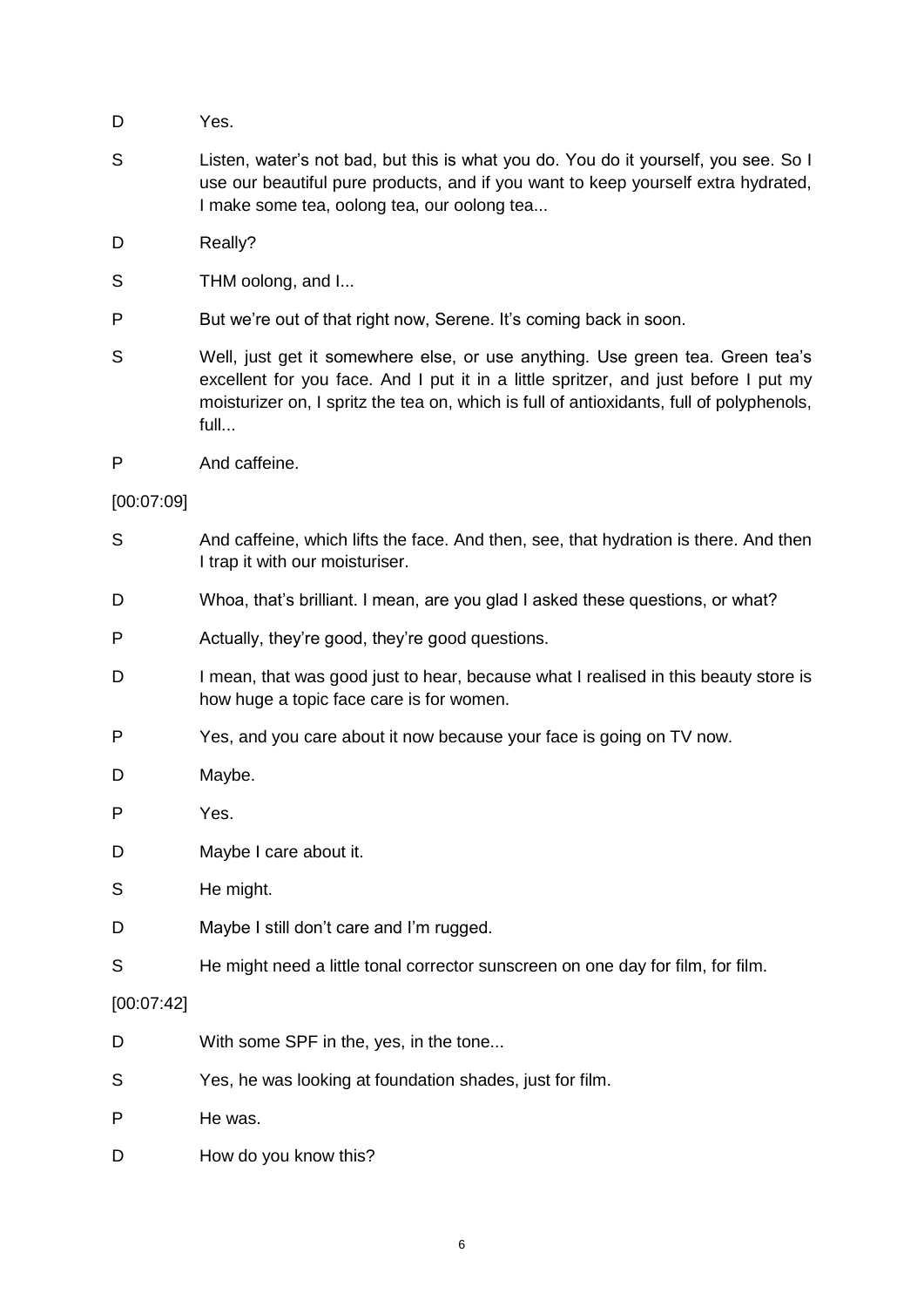- P No, I'm not kidding. He was asking us about makeup.
- S And it's like, it's not foundation, it's a tonal corrector, with SPF. We're like, that's foundation. Danny's wearing makeup.
- D I got color-matched at the beauty counter, I'll be honest.
- P Oh, wow, because you have to do your own makeup these days.
- D It's early, it's early.
- P Hey, bring us some of the questions that have been lining up, Dan. And we have to get to them, because I feel sorry for all these people that write in, and then we never get to the questions.
- D These are, by the way, long questions. We have some long-question-asking women.
- P Yes, but we train them well, because we give long answers.

### [00:08:18]

- D That's true.
- S Intelligent people ask questions.
- D All right, let's rock it. Can I use first names?
- P I think if they're there.
- D I mean, you gave your first name. Hey, future note, if you don't want your real name used, let us know in the notes there in your email.
- P And we'll call you Anna for Anna Nonymous.
- D Hey, we should think of a stock name for the anonymous ones.
- P Yes, Anna.
- D Not Rebecca?
- S Anne Nonymous.
- D Oh, Anna?
- S Anne, yes.

### [00:08:43]

D You guys are brilliant. Hi, Serene, Pearl and Danny, this is from Marigold, by the way, love listening to your podcast. I recently started THM not for weight loss, but because I was looking for a healthier lifestyle and, hopefully, some help with hormonal issues. Thanks for all the inspiration you all put out there.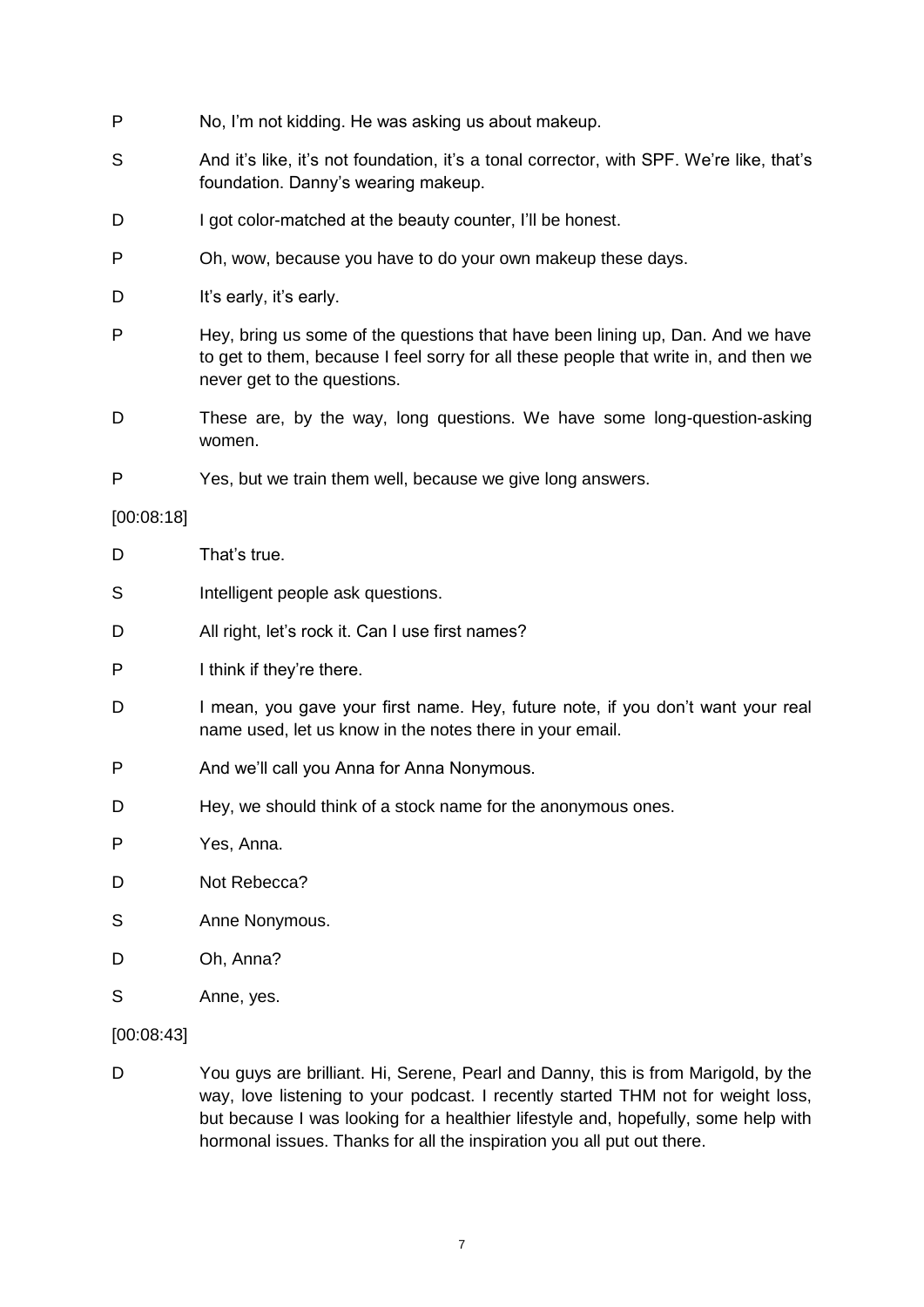- D I have a question about iodine. I know doctors always say to use iodized salt, and I've heard that it's a good way to keep your iodine levels healthy for your thyroid. Is that true? What foods have iodine, and do we get enough from food without using iodized salt? I love me some mineral and sea salt, but secretly worry I'm not giving myself and my family enough iodine. What are your thoughts?
- P Isn't that a good question?
- S That's a great question.
- P Oh, John wants to talk about that too. Wow.
- D What, John's all passionate about iodine?
- P Wow.
- S He's passionate about everything.
- D There's a lot of things to be passionate about. I didn't even hear the word Iodine.

#### [00:09:26]

- P I have some passion about this question too, because, wow, it's such a hot topic, and people have such strong feelings on this... Oh, you can start, John, but what if we have to fix you up?
- D John's chomping at the bit. Get in here, sir.
- P We might have to fix you up.
- J This goes to my passionate views on water. The iodine that is in table salt that you buy at the store is not, despite what it says on the table, because it's tricky wordsmith word magic, it is not a natural occurring substance.
- S Well, I agree with him there.
- J It is a chemical, a manmade chemical. So don't confuse iodine in table salt with the actual iodine that is very, very helpful and necessary for your body. So I just wanted to start the answer off there.
- S I totally agree with him there.
- P Good.
- D Nice.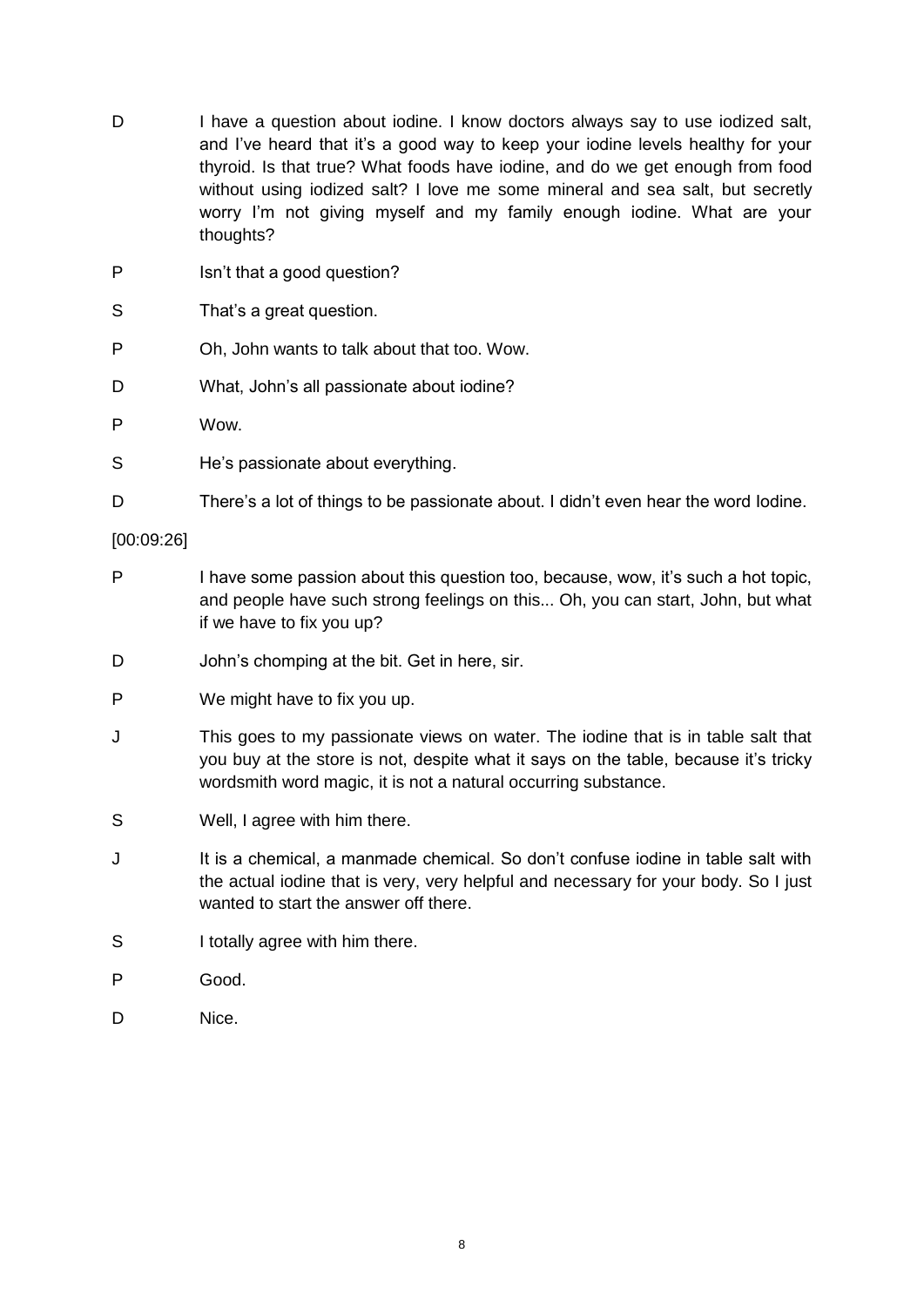### [00:10:24]

- P We'll start with this. I've had a long history with Shall We Iodine, or Shall We Not? And John's correct. However, John, they started putting it in salt because there was a lot of people in areas that were growing these huge goitres, right. Now, when they did put this synthesised iodine, and the goitres did go down...But it doesn't matter. Just because it was a form of iodine, it did help. Okay. But this iodine in salt does nothing for the requirements of the iodine in your breasts, as women, which is the second requirement your breasts need, iodine, and your uterus and your ovaries. These things in your body take up a lot of iodine, as do your thyroid.
- S But, you see, John's uterus and all that kind of stuff...
- P Yes.
- S He didn't get to that point, because...
- P So even if you're taking...
- S His was healthy, his uterus was healthy.
- P Iodized salt, it's not going to help in those areas. And a lot of people get cystic breasts and those things because of a lack of iodine in their diet, and they're taking table salt, and it's not helping. Okay, so then you read a whole bunch of books, and it tells you to take things like supplemental iodine, Lugol's Iodine, for instance...

### [00:11:28]

- S Which I did very well on myself.
- P Yes, and many people do great with it, okay. I had a reaction to it. I got myself up to 50mg, which is a very high dose, I don't recommend you doing that unless you're under the supervision of a doctor, and I got very hyperthyroid...
- S And the reason is, though, is she's from New Zealand, and they say New Zealand has the least amount of iodine in the natural soil, volcanic soil.
- P Yes, and so some people can react. So I did, and I got very sick. I went off the iodine. I'm completely better now. But mineral salt does have trace amounts of natural iodine, that's true, but if you take any other things, like just some seaweed, kelp, you know, those seaweed snacks that are made of...
- S Maca, if you want to throw some maca in your smoothie, is super-high in iodine.
- P Seaweed, things like that, they're great sources of real iodine. If you're really worried, you could take a small amount of like Lugol's Iodine or something like that. But, yes, table salt's not really going to help you very much. Go for it, John. Am I making sense?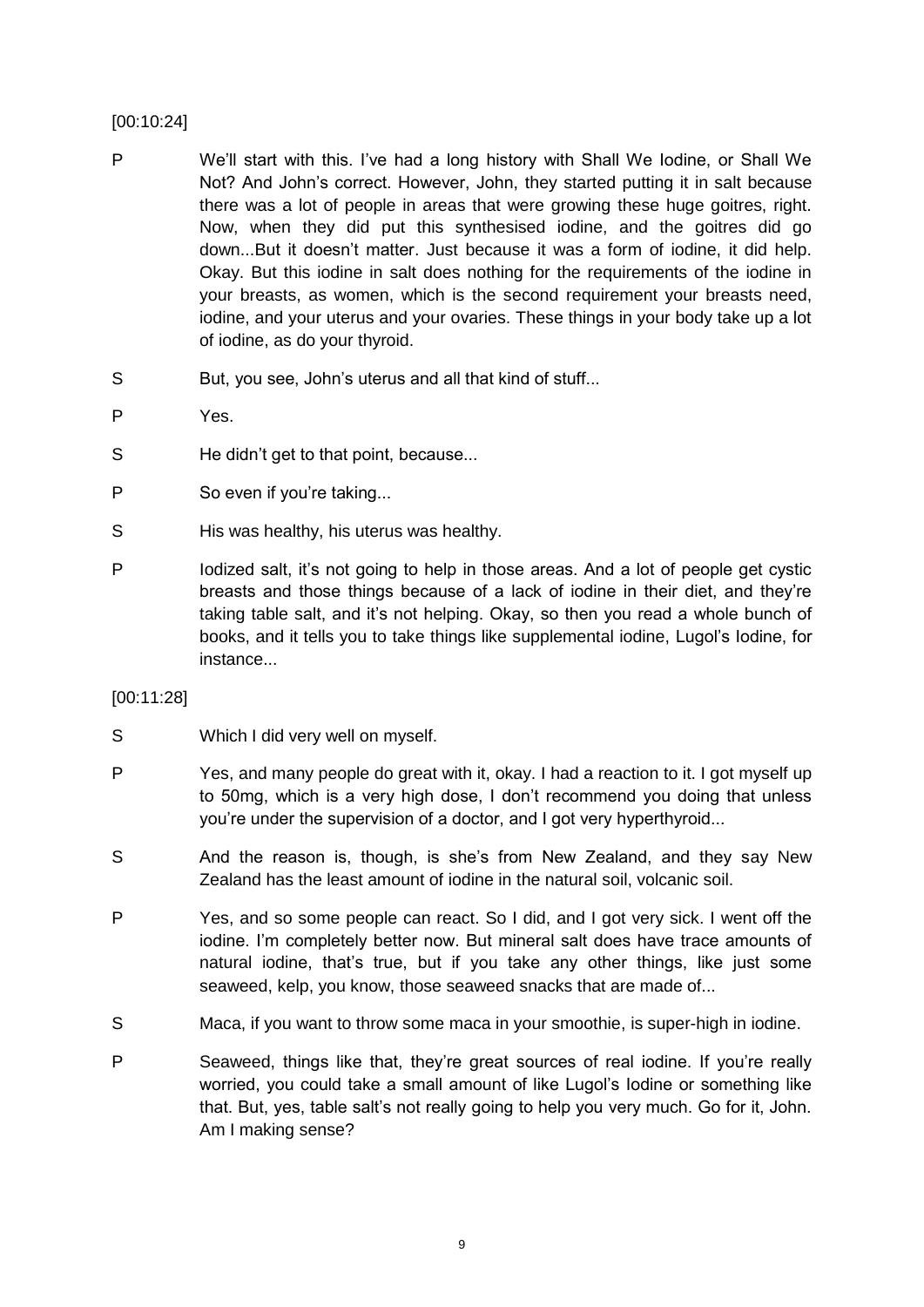### [00:12:25]

- J Yes, actually, table salt won't help you at all.
- P Yes, that's right.
- J And, in fact, table salt is harmful.
- S Yes, totally agree.
- P Yes, it is harmful.
- J So definitely go for an actual natural salt. Hey, Danny, Danny, do you want to get that phone?
- P Danny's, he's got my phone.
- J The other thing too is, as far as a healthy way to take iodine where you won't overdo it, as you should know if you've listened to lots of these podcasts, one of the most effective ways, if not the most effective way, to get something into your body is through your skin. Skin is literally the biggest...
- D Absorber.
- J Absorber of things. So you can take Lugol's Iodine, you can put it on your hand, your wrist, or whatever, somewhere where you can see it, and you can see, when you're iodine-deficient, you'll see that your skin will absorb it really quickly. If you don't need it, you'll look six hours later and that red spot will still be there. So you can't overdo it if you're just letting it go into your skin. And that's a really good way to gauge...

### [00:13:26]

- P That's what they say, although some people go back and forth on if that's a good way to gauge. And then they tell you to do all these testings to back it up. It is a good initial way. But you're right, if you want to do topical iodine treatment, it's so safe, you can't really overdose.
- S And when you're nursing or pregnant, you need extra, anyway. I find it's a time that it's not too scary to start with Lugol's. A lot of people need it.
- P Yes, but things like fish and eggs have iodine. Trim Healthy Mama is a great actual diet to get a good foundation of iodine, anyway.
- P Hey, you're listening to the PODdy with Serene and Pearl. And I'm Pearl. And who are you?
- S I'm Serene.
- P Hey, why do all pairs of glasses look totally different on the shelf than on your face?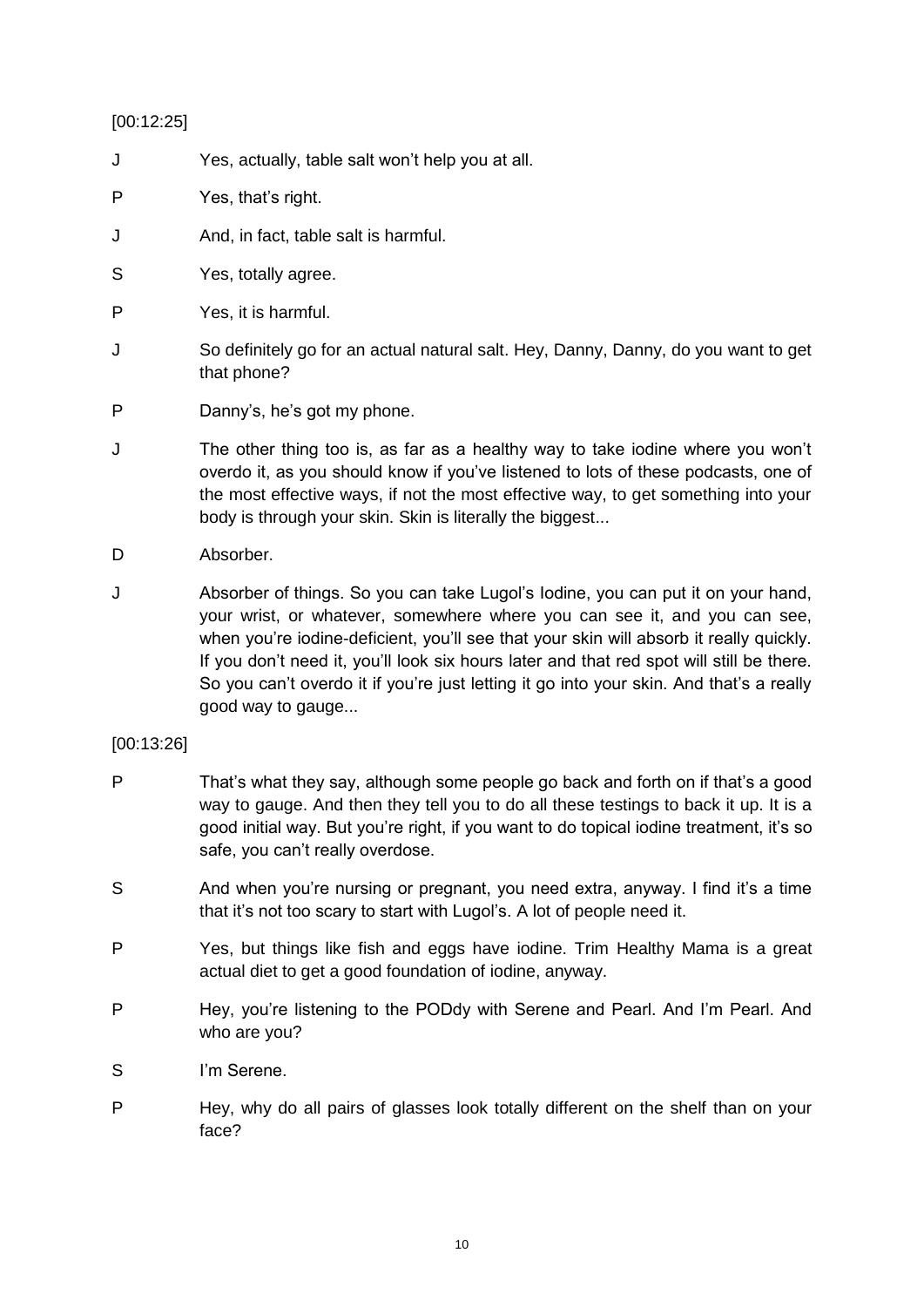S Oh, they look like, I'm going to look intelligent, when they're on the shelf. And I put them on, and all of a sudden, I am not.

[00:14:18]

- P Coastal makes it so easy. Browse and virtually try on hundreds of frames without having to leave your couch. Serene and I just love companies that you can buy, purchase from from your own home.
- S Can you imagine, especially as mums, you've got to put the toddlers in the car and a few other screamers and stragglers...
- P And go into a glasses store.
- S And then you realise they don't have their shoes on, and then they're pulling all the glasses off the shelf...
- P It's not good. At Coastal.com, you can get prescription glasses starting at, listen, starting at \$9...
- S What?
- P With free shipping and 30-day risk-free returns. Plus, they have the most advanced virtual try-on technology you'll find anywhere.
- S No way. I can try them on? It looks like my face with that glasses?
- P Yes. Turn your frames into sunglasses by testing out cool, coloured lens tints, or finally see what a cat-eye or aviator would really look like on your face.

### [00:15:13]

- S It's called aviator, Pearl. Come on, you.
- P Oh, aviator, yes. Oh, the pilot-type glasses, yes.
- S Yes. But, listen, with Coastal, you see, you don't have to spend hours at the store or hundreds of dollars. You could actually even lose your sight by going to the store and accidentally tripping over stuff.
- P Good way to sell it, Serene. Go to Coastal.com, pick the frames you want and see how they look on you, on your phone. Then enter your prescription details and just order. So this is what we're doing in my family now. We've got two people that wear glasses, and this is just so exciting, because the whole buying glasses ordeal has been awful.
- S Coastal has over 2,000 frames to choose from and 24-hour customer support. But, listen, that's pretty amazing, 2,000?
- P Yes.
- S Wow, you're going to get what you want. We're talking about Newsweek America's Best Customer Service.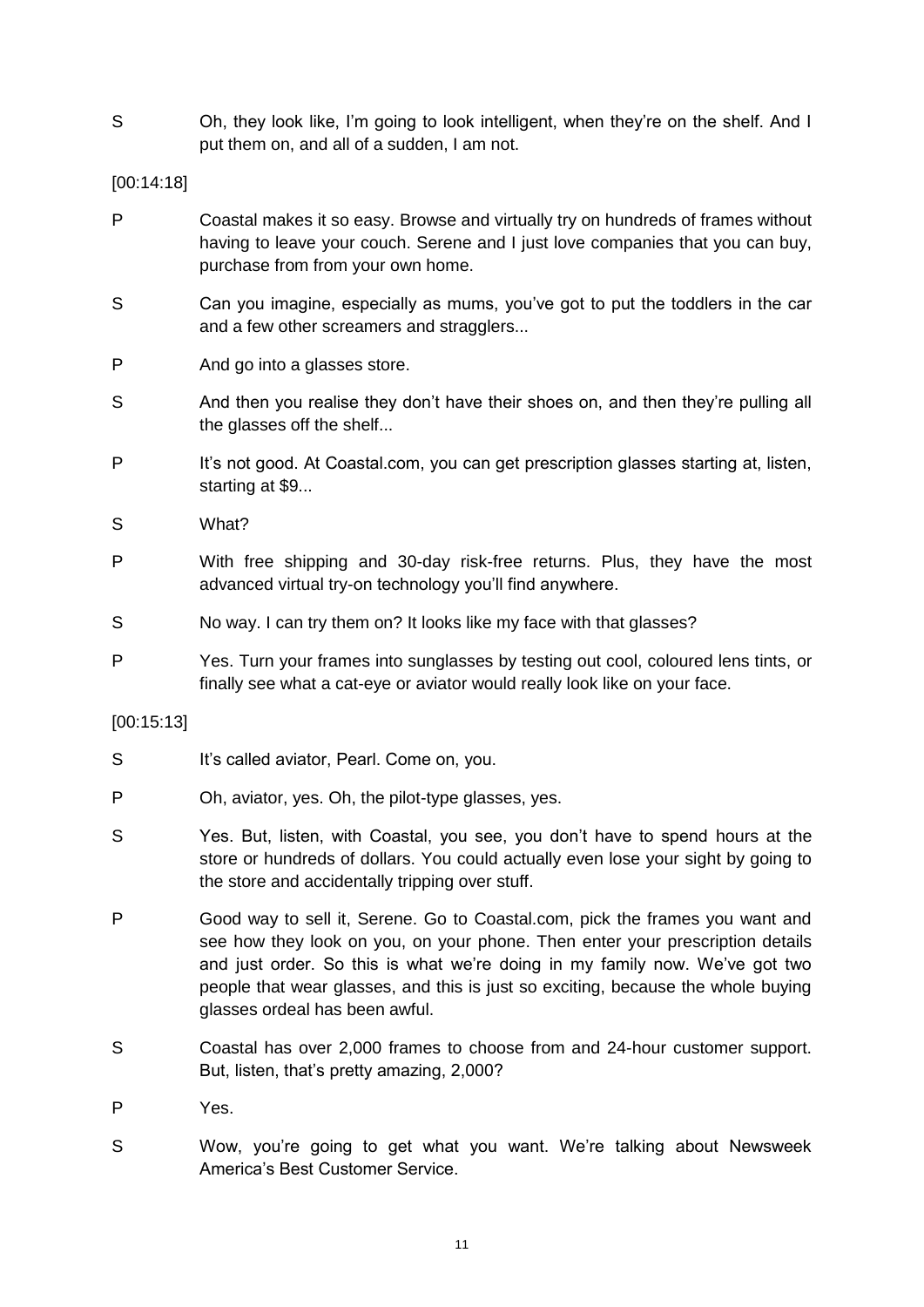### [00:16:03]

- P And you'll never waste time or money at an expensive optometrist again. Just go to Coastal.com. Now through 31 October, they're offering our listeners, that's you, you Trim Healthy Mamas, the best deal they have going anywhere.
- S Do you know what that deal is? 50% off.
- P Five, oh.
- S 50% off your first pair of glasses at Coastal.com/trimhealthy.
- P So this is what you're going to get. You're going to get free shipping, 30-day riskfree returns and 50% off at Coastal.com/trimhealthy. But it's only until 31 October, okay.
- S Spelled, Coastal, C-O -A -S -T -A -L, dotcom, slash, trimhealthy.
- P You're going to have fun virtually trying on glasses.
- S This is the PODdy with Serene...
- P And Pearl.
- S Get it right, it's P- O- D- D- Y.
- D All right. Heather writes to me.

### [00:17:00]

| P          | Oh, really?                                                                                             |
|------------|---------------------------------------------------------------------------------------------------------|
| D          | It was approved. Dear Danny, you must be very humble being                                              |
| S          | Humble Dan.                                                                                             |
| D          | No, I'm just kidding.                                                                                   |
| P          | You must be very humble.                                                                                |
| D          | Next question. I've never heard of anyone being fired and wanting to stay again<br>and again.           |
| P          | Oh, she must've listened from the very beginning when, remember, you used to<br>get fired all the time. |
| D          | Weekly firing.                                                                                          |
| P          | We haven't fired you in such a long time.                                                               |
| S          | Danny's life matters.                                                                                   |
| P          | Danny's life matters.                                                                                   |
| [00:17:22] |                                                                                                         |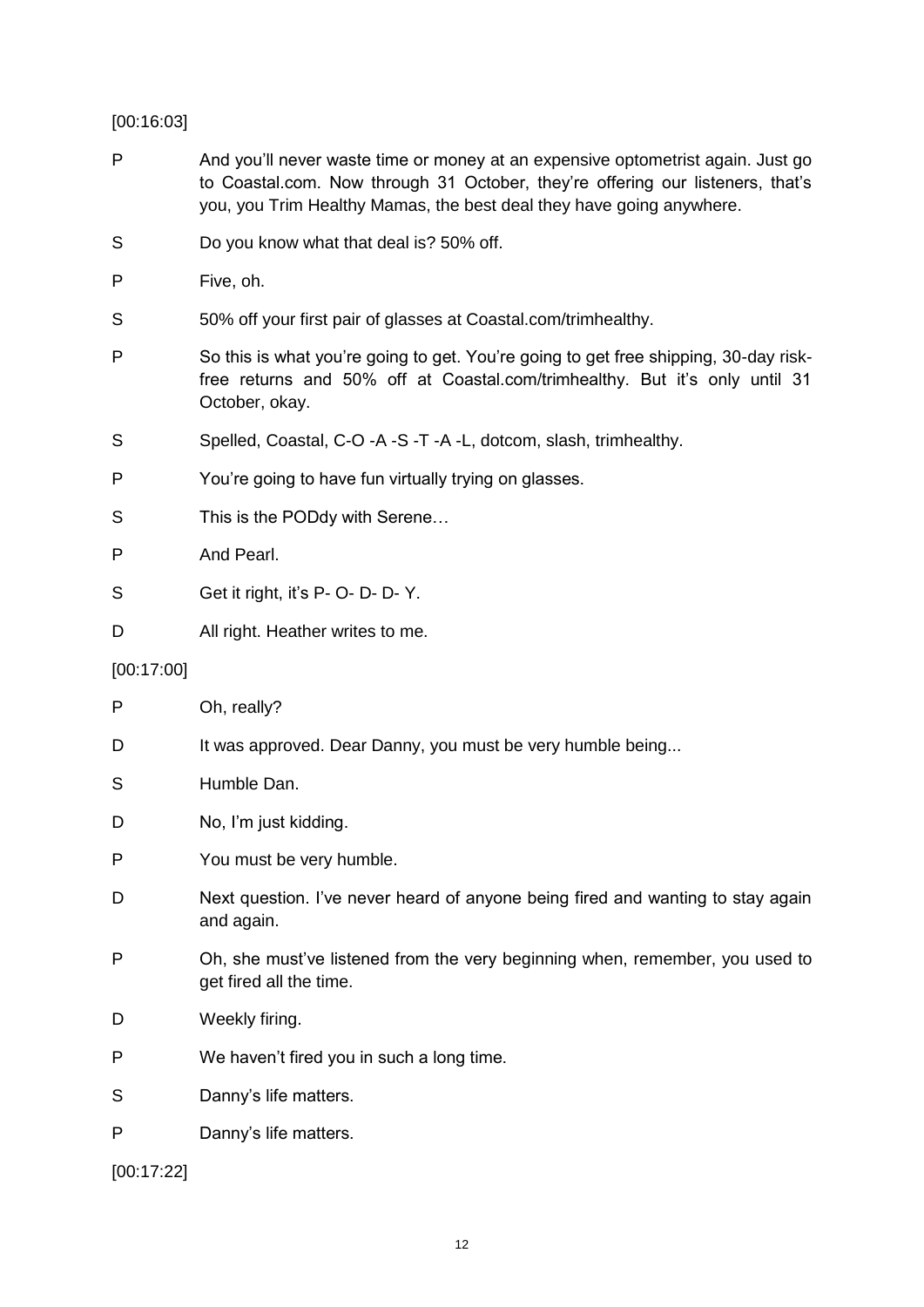- D Well, there's been a major leverage shift in the power here.
- P That's true.
- D I love hearing the stories, and John is right, it's like a therapy session, and because you keep it real, it's therapy for us too. I'm a mom-of-four wanting to do better for them and for health. Started binge-listening to the podcast. I listen to four to six each week. Let's get it. And I'm at the one-year mark now. Where are we? Like two and a half?
- P We're over three.
- D Whatever.
- S Good on you, mate, Dan.
- D Good on my...
- S And you've been there for all of those years.
- D Good on you, Dan, forgot his Ritalin. I ordered the book for gifts. She means mine.
- P Probably.
- D Yes, then she says, God definitely blessed Danny.
- [00:18:12]

| P | Aw, it is your book.                                                                                            |
|---|-----------------------------------------------------------------------------------------------------------------|
| S | Yes.                                                                                                            |
| P | What's the name of it now, What If You Could?                                                                   |
| D | Yes.                                                                                                            |
| P | It's a good book, guys. I've read it.                                                                           |
| D | Yes, if you accidentally hit the link in my Instagram bio, you'll buy it. And Pearl<br>and Serene too           |
| P | Pearl and Serene.                                                                                               |
| D | Pearl and Serene, how were you so disciplined to live the plant-based and vegan<br>lifestyle for so many years? |
| S | That's the question?                                                                                            |
| D | The question is, how were you?                                                                                  |
| P | Does she keep going after that?                                                                                 |
| D | She does.                                                                                                       |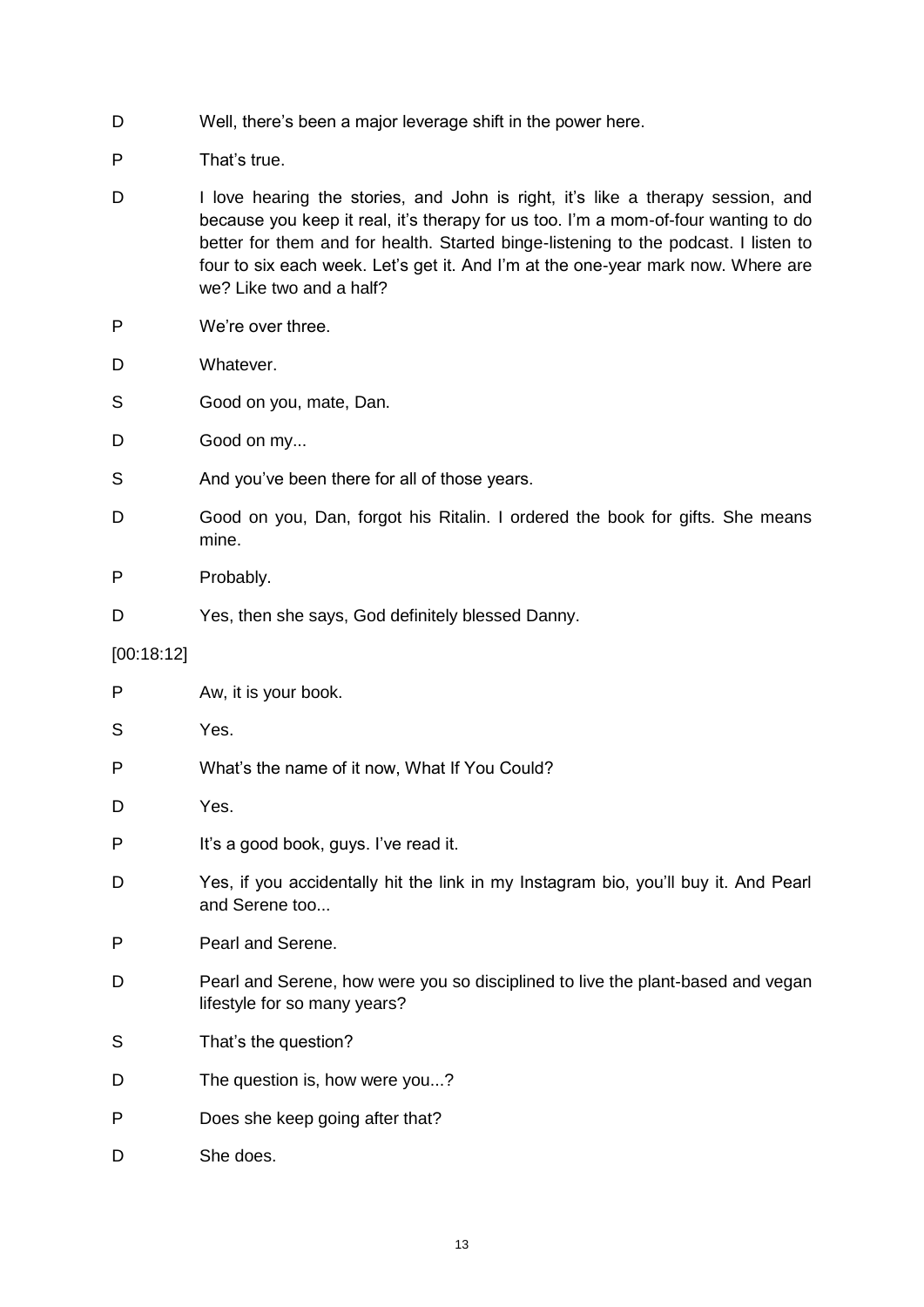### [00:18:36]

- P Because it might make sense if you keep going.
- D Okay, I love this plan. I didn't understand it even though I read most of the first book, but I was around so many friends who didn't do it the way you guys do it. it seemed like a more healthy Atkins, but now that I'm listening, it's leafy greens and everything I can get behind. I thought it was bacon and ranch dressing, L O L, and it's not. Now I am more on board to try it. Small baby-steps. I wish I had your discipline. Love, Heather.
- S Yes, one of our biggest things that we've tried to undo is the false identity that THM can... Well, it's not our identity, but the false... What do you call it?
- L Stereotype.
- S The stereotype. Thank you, Lesley-Pops. She said the right word from the back. The stereotype that we are a low-carb plan because we have S meals in it.
- P Yes.
- S But that is only just one part of our juggle. And we've tried to get ourselves out of that stereotype ever since we began, that we celebrate carbs and...
- P I think what it was, was we started this Trim Healthy Mama coming from vegan. Like you mentioned, we were vegan. How did we discipline ourselves so much? I didn't really. I still ate fries at McDonald's, even as a vegan, okay, so I wasn't the healthiest vegan. Serene was a very psycho, health...

### [00:19:54]

- S But I didn't need discipline for it. It was just genetics.
- P Yes, she's...
- S The genetics were for the personality type. That's the personality type of our family, can get very focused.
- P Yes, Serene has that. So I think what happened with how some people thought we were like an Atkins diet, was we came out of veganism and for a while, even though we understood the need for carbs and the need for fruit, and we still ate them...
- S It was already there. We didn't feel like we had to herald that.
- P Yes, and we were just a little... Because when we were vegans, we used to sit and eat three or four bananas at a time. And so we were talking about how bad that is, and maybe if you're like us, you need to just settle down on the bananas, just maybe have half or... And we were just a little bit scared of carbs and scared of fruits and things like that just because we're coming from a vegan diet. But now that we've done this for so long, we just realise the importance of this natural balance. We're not scared of fruits.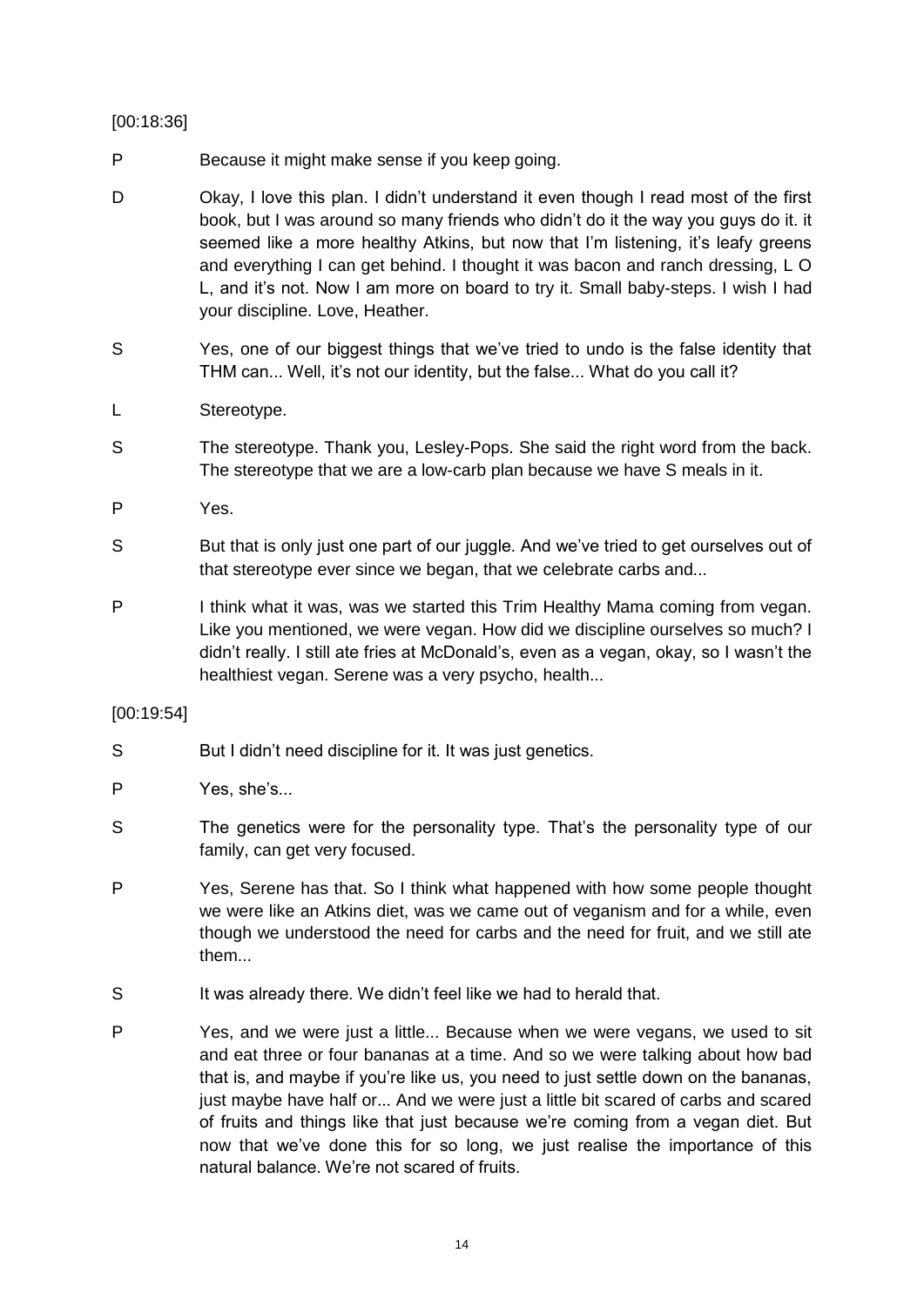### [00:20:49]

| S          | No way.                                                                                                                                                                                                                                                                                                                                                                                                                                    |
|------------|--------------------------------------------------------------------------------------------------------------------------------------------------------------------------------------------------------------------------------------------------------------------------------------------------------------------------------------------------------------------------------------------------------------------------------------------|
| P          | We keep them in a blood-sugar-balancing way. But, yes, I really consider myself<br>a vegan who eats fish and meat, because                                                                                                                                                                                                                                                                                                                 |
| S          | Yes.                                                                                                                                                                                                                                                                                                                                                                                                                                       |
| D          | Nice.                                                                                                                                                                                                                                                                                                                                                                                                                                      |
| S          | Yes.                                                                                                                                                                                                                                                                                                                                                                                                                                       |
| P          | I mean, I wouldn't call it a plant-based diet, Trim Healthy Mama, but I'd call it a<br>plant-strong diet, wouldn't you, Serene?                                                                                                                                                                                                                                                                                                            |
| S          | Plant-strong, oh, that's so good, that is so good, yes.                                                                                                                                                                                                                                                                                                                                                                                    |
| D          | I like that.                                                                                                                                                                                                                                                                                                                                                                                                                               |
| S          | And I think it is a diet of inclusions.                                                                                                                                                                                                                                                                                                                                                                                                    |
| P          | Yes.                                                                                                                                                                                                                                                                                                                                                                                                                                       |
| S          | Just a diet that celebrates all God's good gifts, unless you're allergic to one of<br>them.                                                                                                                                                                                                                                                                                                                                                |
| [00:21:17] |                                                                                                                                                                                                                                                                                                                                                                                                                                            |
| P          | And let me tell you, veganism is cycling back. For a while, it was so Like the<br>diet cycle, right.                                                                                                                                                                                                                                                                                                                                       |
| S          | Paleo, keto, paleo, keto                                                                                                                                                                                                                                                                                                                                                                                                                   |
| P          | Paleo, keto And keto was so strong for a while, but now, you watch, veganism<br>is coming right back.                                                                                                                                                                                                                                                                                                                                      |
| S          | It's coming right back. But just so you know, not to fall into an extreme pitfall, as<br>keto is extreme on the animal side, when it was cool back 20 years ago, we were<br>doing it and did it to the point where we started to realise the pitfalls.                                                                                                                                                                                     |
| P          | Yes, there are pitfalls. And I still read a lot of books from a lot of different authors<br>of different diets, because I always want to never miss out on any truth that they<br>can bring that I don't know. And then I can balance it out with the Bible. Reading<br>a book by Dr Fuhrman, Serene, right now, Dr Joel Fuhrman. It's called How Not<br>to Diet Again. He talks about plants and all the goodness of nuts, seeds, plants, |

fruits, all of these. And then he's saying, you probably could have 5% to 10% of your diet as meat or animal foods, but he has this chapter, it's very interesting, called The Pitfalls of the Very Low-Fat Diet. He's been a doctor to the vegans for all these decades, because he's basically vegan himself.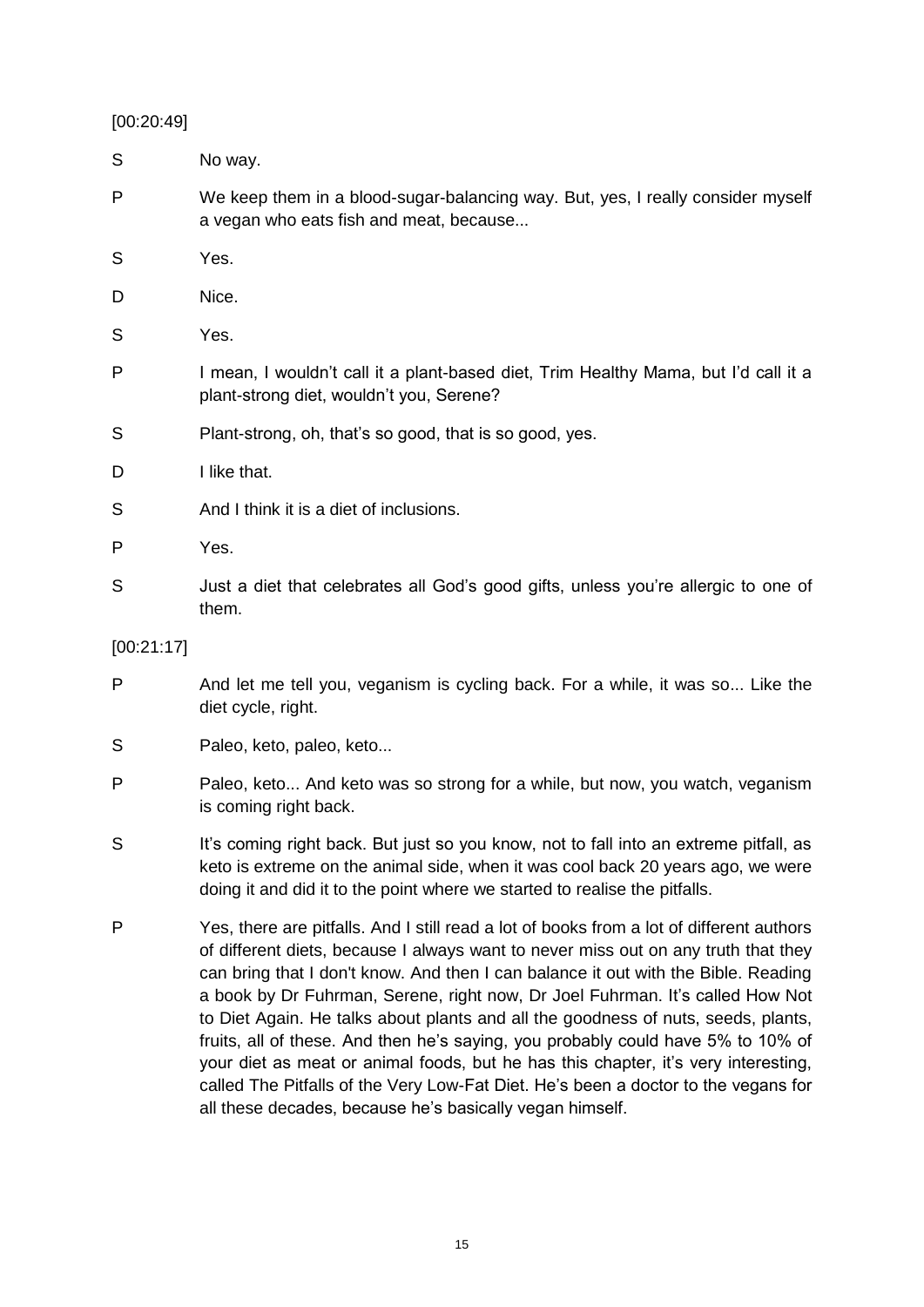### [00:22:29]

- P I don't agree with everything in his book, but this was very interesting. And he talks about how sometimes vegans will be so staunch, and it's a mindset and it's a belief and it's against animals. But, he said, I see the bloodwork, and every time, when a diet has been, a vegan diet, low-fat diet, I see a shortage of omega-3 fatty acids, and that can cause cognitive decline. There's all these things as you get older. And, he said, I see them. So he said, I don't tell my people they have to start eating meat, but I do say, you have to take this supplement if you want to give it up. So all I'm saying is these things, they can be tasty, they can look at us and say, hey, look at me, I'm vegan, I'm so clean, look at me, I'm such a clean diet, but there's pitfalls and there's shortcomings because we were created by God, and God knew we needed to eat all these things for our benefit.
- S And just first-hand, I just want to share with you first-hand, when I was... I was vegan for years and years and years and years and years and through babies, nursing, pregnancies. Do you know, I don't know if I've shared with you fully, Pearl, because I've always shared with you the muscle-wasting and things, and I really was very thorough with the way I did it...
- P You were.
- S Cognitive, things in my brain were not clear.
- [00:23:45]
- P Really?
- S No, I felt not sound in my brain, and it was an inner fear of mine that things were just not clicking as well in my brain, they weren't working as well. And I felt emotionally, at times, just like PMS-y all the time in my head that I just had to take control of. But I had this inner knowing that it was there, I wasn't getting the right fats.
- P Yes. And even Dr Joel Fuhrman, you mentioned this is long-term. You can come and start a vegan diet, it's going to be... He's promoting it. He's like, it's going to be fantastic for you, you're going to clean up, you're going to get rid of toxins, all these things are going to happen. But, he said, I'm talking long-term here, the body will be depleted of these things. And that's what happened to you, Serene. You were long-term...
- S It was long-term.
- D You talk about brain fog, I've concluded that anxiety is a lack of clarity.
- P Yes.
- D It doesn't summarize all of anxiety, but, for me, anxiety...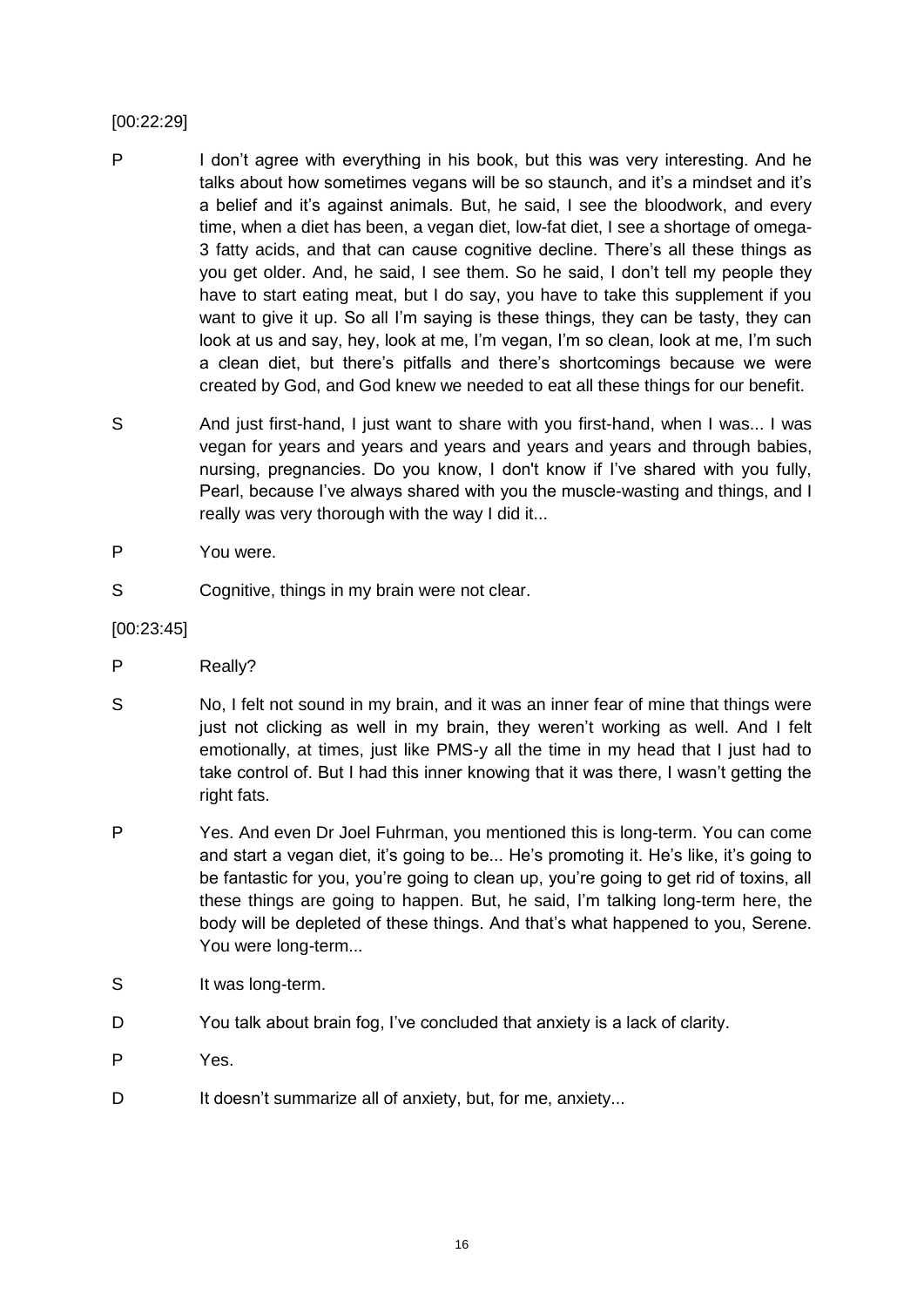### [00:24:39]

- S Well, I think it summarizes everything when you think of anxiety as a lack of clarity of who God is for you.
- D True.
- P That's true.
- S That's a revelation. So it really is the ultimate definition.
- P But what makes a lack of clarity physically? Sugar highs too.
- D Absolutely, and I've gotten more spiritual, but I've gotten less spiritual. What I mean is I see that I am so susceptible and food, and my big, zinging highs of revelation and energy have in the past been caffeine. And some of my personality has been caffeine. And so when you start to reclaim your health, and you're putting food that the earth gives you in your body, you develop this really steady, solidness about your...
- P That is true. So, therefore, when you make decisions, they can be made with more clarity about, hey, what do I truly believe and what does this truly mean, rather than, this is a sugar high, I'm just going to get down and depressed right now. Whereas if you're coming from a place of groundedness with food, you can rationally realise, okay, I'm not trusting God right now, pretty clear.
- D Keep it simple, keep it sane.

### [00:25:54]

- S Yes.
- D And if you skip lunch, and you're a very thin person, you're not going to be sane.
- P Yes, that's true.
- S No, you're not going to be sane at all.
- D All right. Jo would like to know, Dear Trim Healthy Mama, thank you for your plan and all your words of truth and encouragement on your podcast. I've learned a lot, laughed a lot, and checked my resting face...
- P That's great.
- D I would like to hear more about parenting, specifically helping my children cut the sugar when they don't have the taste for stevia. They feel loved when I bake them treats. By the way, the waffles and pancakes have been fantastic for them. I assume she means from your book.
- P Yes.
- S Trim Healthy Pancakes, mates.
- D All right. They're so excited to have white, quote, food again.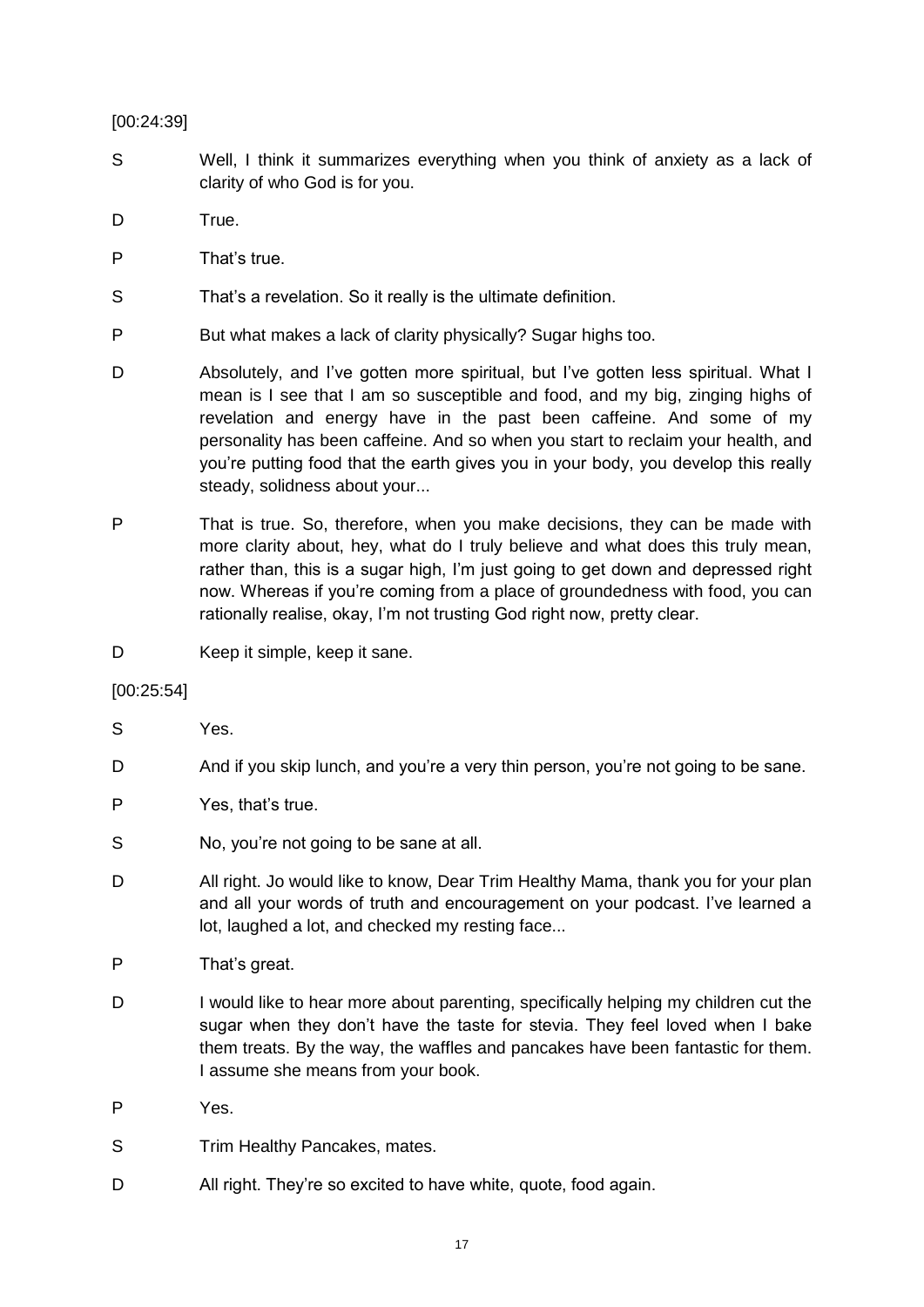### [00:26:34]

- S You know what I'd like to say...?
- P Well, let her finish, because then you'll be able todo the full thing.
- S Good on you. Yes, it was good. You put me in my place. I receive it.
- D I have one daughter sensitive to sugar alcohols, and she gets a stomach-ache and cramps if I feed her natural sugar alternatives. I've not tried straight stevia yet. Moreover, how do I speak God's words of truth over them without being weird or heavy-handed? Life's difficulties have turned my husband away from God, and I feel it is a delicate situation. I pray for them but would like to speak it. Ever grateful.
- P Precious.
- S Yes.
- P Go, Serene.
- S Well, I think, first, just touching on the lighter of the two subjects, just about the baking and the sweets and children not liking the taste of stevia, well, first of all, if they don't have severe weight problems, I think baking with adding a little bit of honey in their baked goods and in their treats, when they're not having them all day long, is totally fine for growing children, totally fine. And maybe you could try sneaking a little stevia a little bit at a time, like a little doonk at a time, till they get used to that, and not even telling them that you're doing it, and so slowly eeking up so it's a...

### [00:27:48]

- P What you mean is stevia mixed with honey. We call it a "honey-and-doonk." And it's a really lovely combination, Dan. You could do honey, because you're on the thinner side. Honey with stevia, it softens the stevia, and it also softens honey.
- S Even though I'm trying to fatten up my toddlers, they're fat already, but I love toddlers fat.
- P You do.
- S So I really do the opposite of our plan for them.
- D You want to see them like Michelin fat.
- P Yes, she does.
- S Yes, so I mix raw honey with avocadoes and goats' cheese in their smoothies, and MCT, the whole deal. But even though I try and keep the carbs and fats then high together, I will honey-and-doonk my toddlers, because...
- D Because you want cheese growing in their fat rolls.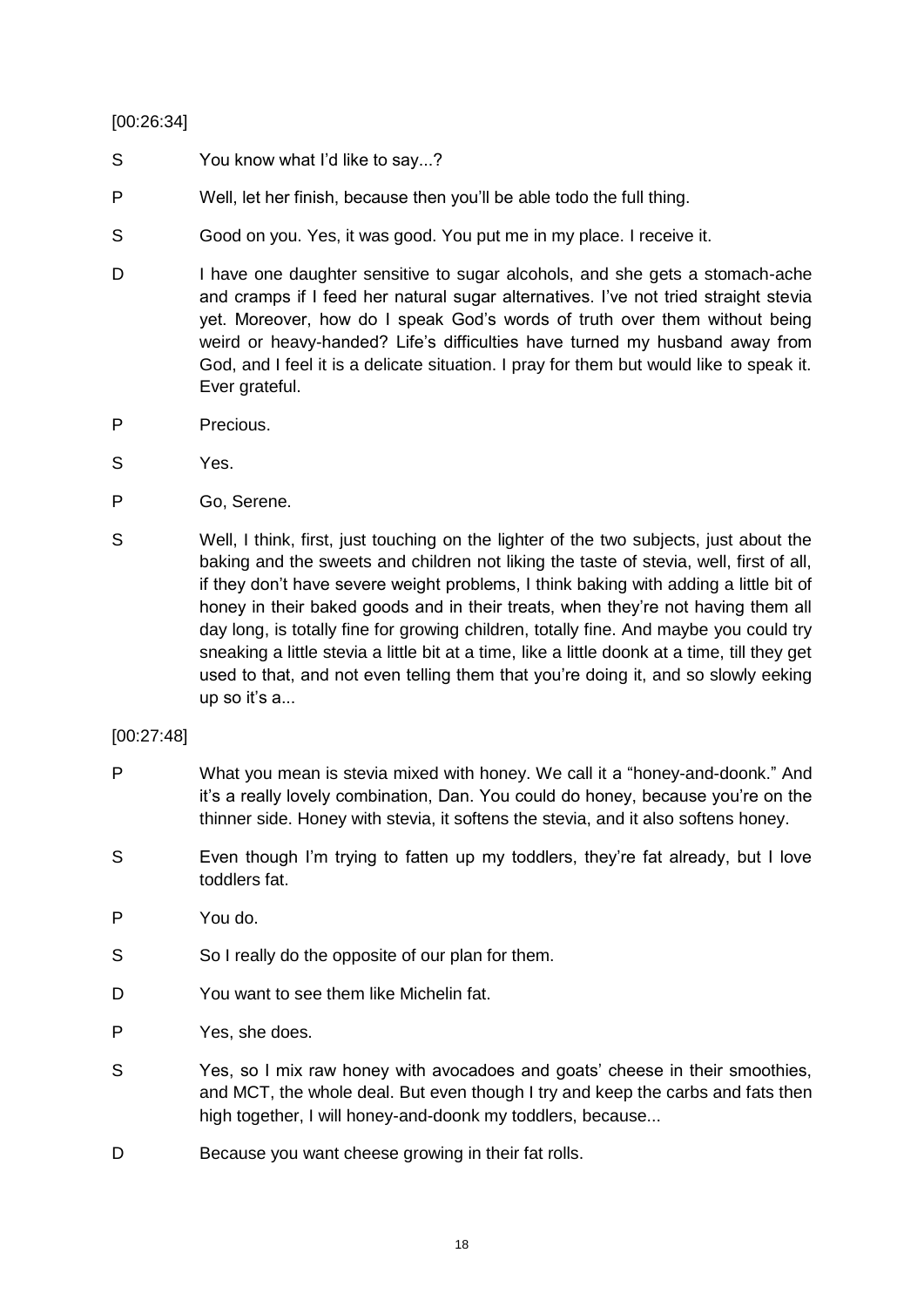### [00:28:29]

- S Well, I don't want to overdo what is healthy for their body to process. Too much sugar for your body to process at one time, even if it's not a weight issue that we're worried about, it's just not healthy.
- P So even too much honey is not healthy. So what we're saying is, yes, it's a great idea, since your daughter can't do the sugar alcohols, like erythritol and xylitol, to try pure stevia. Maybe you're going to make a banana cake, okay, and you think, oh, man, I can't use Gentle Sweet, it's going to give my daughter a stomachache. Maybe xylitol will, maybe erythritol, just Gentle Sweet, the one without xylitol, won't, but maybe you've already tried that, and it does. So you think to yourself, okay, well, what's left? Sugar, I'm not going to do. Honey? But I have to use so much honey. Well, this is where the honey-and-doonk comes in. use half the amount of honey and put three to four doonks of stevia in. it's going to be delicious.
- S It's going to be.
- D What about fruit smoothies?
- P Yes.
- S And then add a little maple extract or something...
- D Oh, there you go.
- [00:29:29]
- S And it almost makes the stevia taste like maple syrup.
- P But, yes, sweetening with fruit, especially for children, is great, Danny.
- S Yes, like adding a few more bananas and...
- P But they're talking about baked goods. She said that her children feel blessed when she bakes with them.
- S Yes.
- P There's something about Mama baking cookies.
- S And with the subject with sharing with them the love of the Lord even though it's a delicate subject because it's probably maybe other ideas shared with them from maybe a husband who has turned from the faith, wow, I mean, that's nothing I've had to go through. So I don't know what to actually share. But just sharing the truth from your heart in a way that's just natural... As the Bible says, as you walk by the way... So it's not just sitting them down for a big heavy, but just like it naturally flows from your tongue. When they see the love of, the delight of His presence, God's presence in your life, that you just by example just emanate the joy of the Lord,and...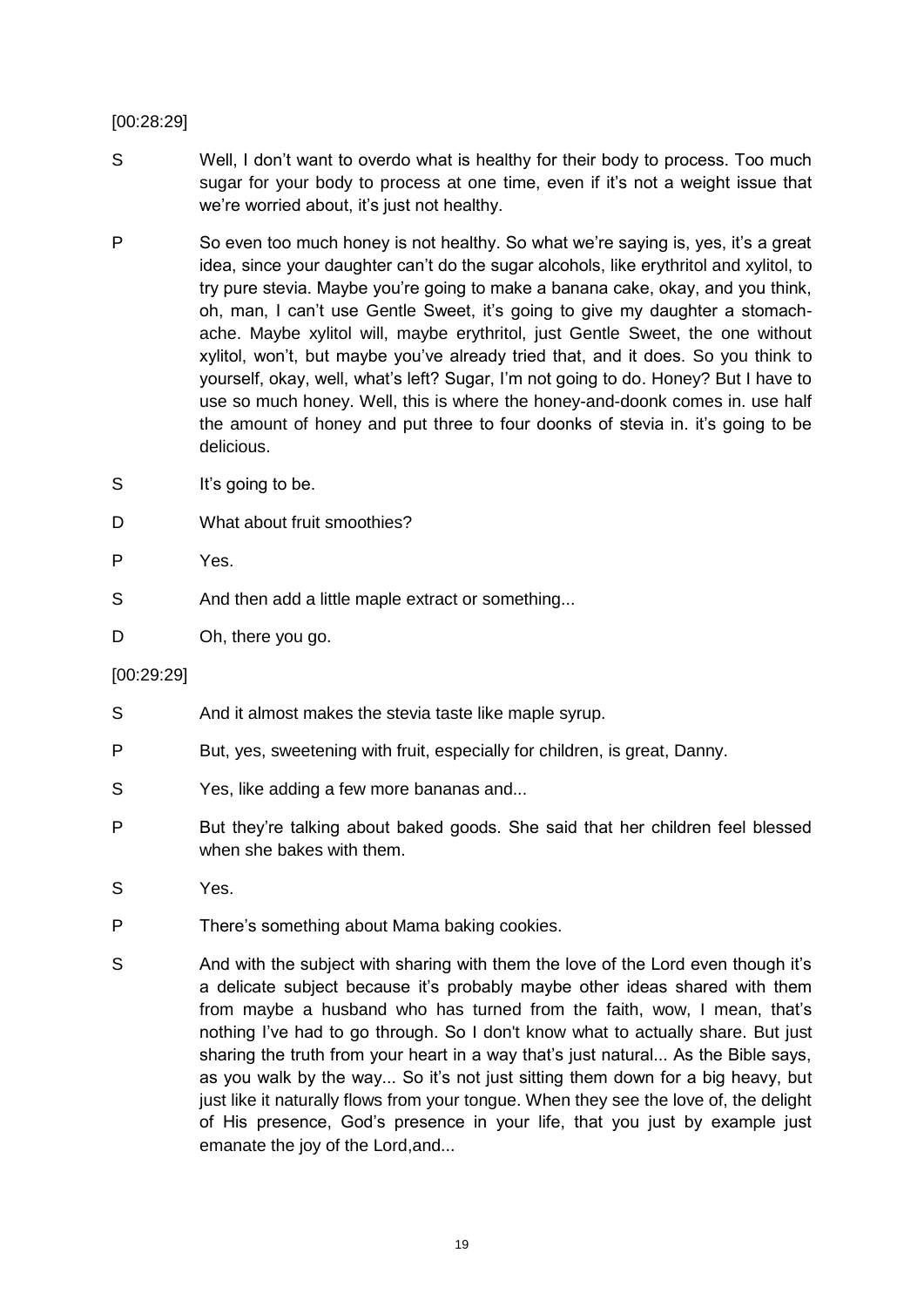### [00:30:29]

- S It's like the biggest impact that I have from my parents sharing their faith with me was really, even though they're pastors and I've heard them speak multiple messages, and they're great messages, more than any of those words, was just me watching their life, watching the joy of the Lord was real for them. It wasn't just something they put on, like I'm going to wear this because I'm going out and I want to be thought of as holy or whatever. No, it was something so real. And just hearing them just walking round the house singing praise songs to the Lord, and I just thought, this is a friendship that they have that is so true, it must be true, it must be real, because it's not something that they're... They can't fake it for this many years. So I just think as it naturally happens and as you have a revelation, just naturally sharing that as it comes to your mind, and if they're right there in the room, you're like, oh, do you know what I was thinking? I was really just thinking then how, whatever that came to your mind, whatever revelation, just share it naturally when you're there, so it's not like lecture time to sit down and untrain you from what maybe...
- P Yes, and I think just, also, even uplifting the children's father in front of them too. Just because he believes differently right now doesn't mean that we ever need to put him down or anything, because he's got a dose of wisdom too, and he's going through something. Now, obviously, you keep your faith strong and share in front of your children, because you have every bit of right to do that as a mother. I mean, that's what Proverbs says...

[00:31:51]

- S Yes.
- P The instruction of your mother is everything. So I agree with what Serene said.
- S And oftentimes too you read the Bible, and they're talking about these kinds, this kind followed the Lord, and his mother was blah-blah-blah... This kind did not follow the... And his mother was... The mother is held there as part of accountability for whether they moved on...
- P Yes. But I just think just respecting their father too in front of them, and just not having that as a big heavy, like, oh, we don't believe the same.
- S No.
- P I believe that you can still have a beautiful, strong marriage, and God will work these things out. What do you think, Dan-dan?
- D Yes, for sure. A lot of men process their faith differently too...
- P Yes, that's true.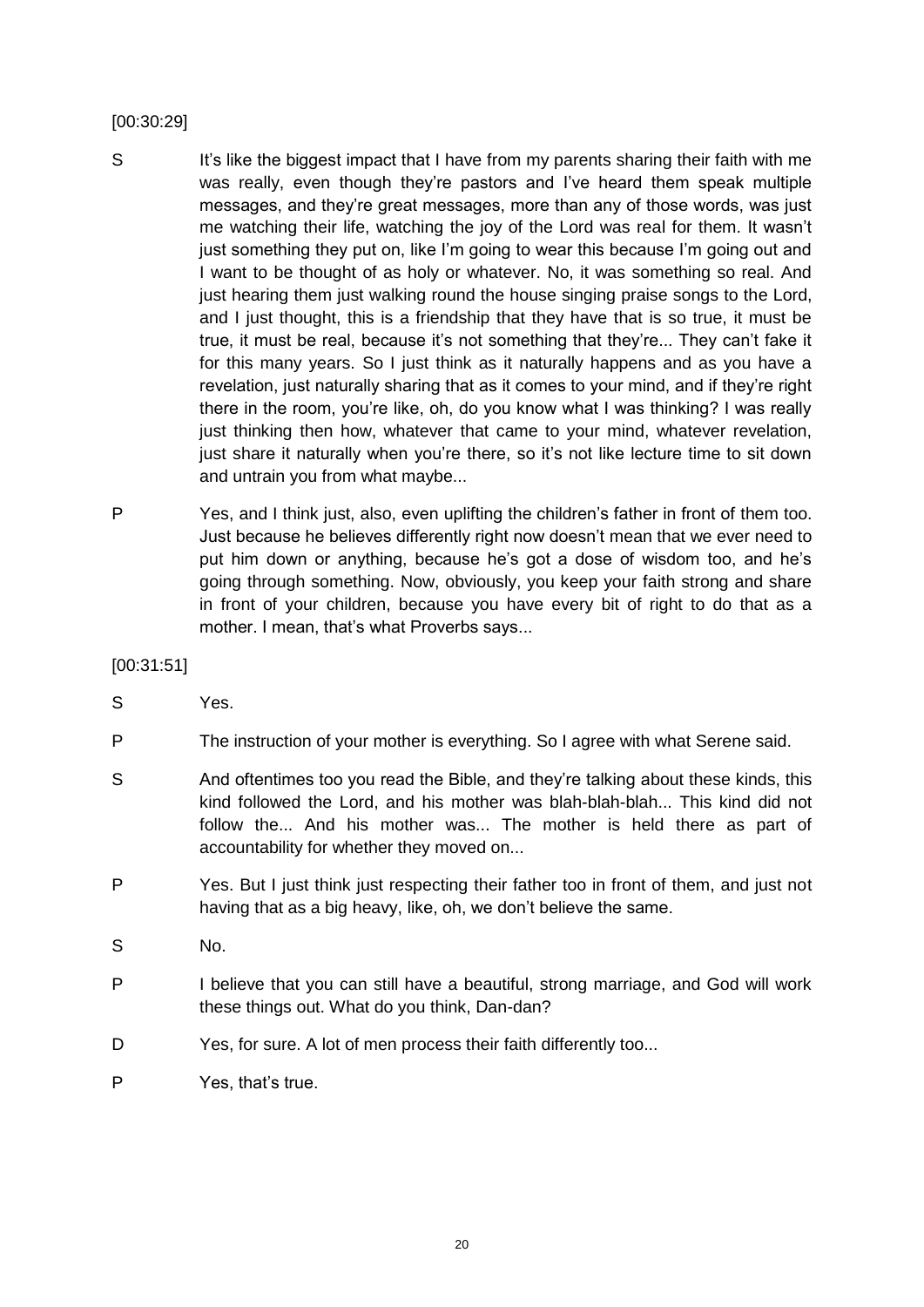### [00:32:32]

- D And sometimes they may have a nudge from Heaven to question things or to not see things the same way they used to. And she might be talking about some horrible, dark thing, but so many times it's not horrible and dark, it's just scary for the wife.
- S Well, can I just interrupt for one thing? And I agree with that when it comes to all different kind of theology things, but I think if she is actually talking about turning away from His salvation through Christ, I can understand that's not a nudge from Heaven.
- P Right.
- D Sure.
- S And I can also understand that that is the freaky thing to say, well, your dad might have some wisdom there. And I don't believe Pearl's talking about that.
- P Right.
- S I think what she's talking about, instead of trying to undo the father because he believes something opposite that you believe, just to praise him for the things that he says that are wisdom.
- P Yes.
- S Like your Dad when he says that you should have your early night and you should take more concern for your math test, or your dad is right... Appreciate your dad speaking to you about blah, blah, blah. So whenever it aligns, to always encourage and respect.

### [00:33:38]

- P Yes, absolutely. I think I'm speaking from experience too in my own marriage, because my husband went through something where he never denied God but he went through, and he would not mind me saying this at all, he went through a stage where he was a very talented musician and he was going to be signed by, back in the day, in the 90s, by the big country music...
- S Sony
- P Sony. It was all supposed to be, and it all fell through, and then he was suddenly in his 40s and too old. And so he went through a very, very rough stage where he believed in God, but he was mad at God. And I remember those years, and they were tough years, because I wasn't mad at God, but my husband was, and he told me...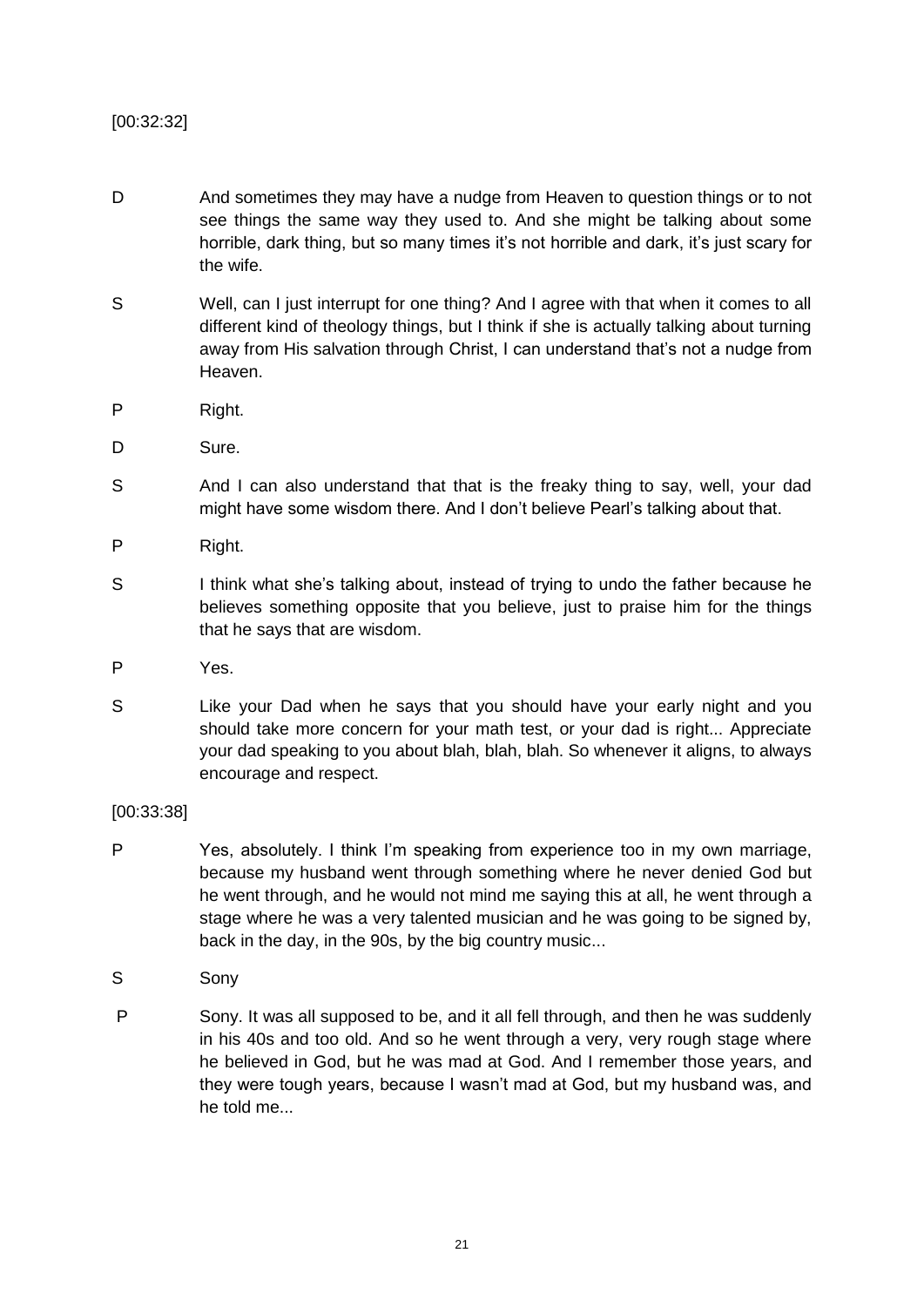- P And I remember we went to church one day, and we didn't go to church a lot at the time, but he sat there, and I'm like... It was communion time. And I took the bread and the wine, and he didn't. And I was like, oh, my goodness, is there some sin in his life? What has he done? Is he unfaithful to me? And I asked him afterwards, I said, you didn't even take communion. And he's like, no, I'm not going to take communion. I'm mad at God. I'd be stupid if I took communion, you know what I mean? But he was still such a wise man. He was still such a good man. He was going through trouble. And through that, I mean, Dan has a point, through that, I feel like he came out the other side, he made his peace with God, he repented, but through that, he grew. His borders were enlarged. Now, obviously, if you stay in there and you stay in the bitterness, that's not healthy. But he came out the other side, and he saw another piece of God that was even bigger than what I see. And he saw God's love and forgiveness and the big picture. And I'm just saying that there is hope for your husband.
- S Yes.
- P Just respect him and love him through this. And it is hard, it's very hard. Hey, you're listening to the PODdy with Serene and Pearl. And I'm Pearl. And who are you?
- S I'm Serene.
- P Hey, this is a time where Everlywell is just shining. Because whether you're actively managing a health condition or you have to get routine testing done, or you just want to make sure you're maintaining good health during this time, which is me, Everlywell is here for you to get the tests you need in your own home. You don't need to go sit in the doctor's waiting room.

### [00:35:58]

- S I love that. I've always loved that.
- P Everlywell offers more than 35 different at-home lab tests...
- S Bingo, right there. 35. This is a one-stop shop.
- P Yes, everything from fertility, find out when you're most fertile, to food sensitivity, to thyroid and heart health, or you just wantto monitor things in your body to see how you're doing.Because then you can figure out, oh, maybe I need to eat more of this, maybe I need to eat less of that, or maybe I need to take this supplement.
- S And this isnot just an app. It's not computers and machines. This is physicianreviewed.
- P Yes, this is not just you stabbing in the dark.
- S Yes.
- P You send your test away. When it comes back, they actually give you some physician advice. A doctor looks at your results.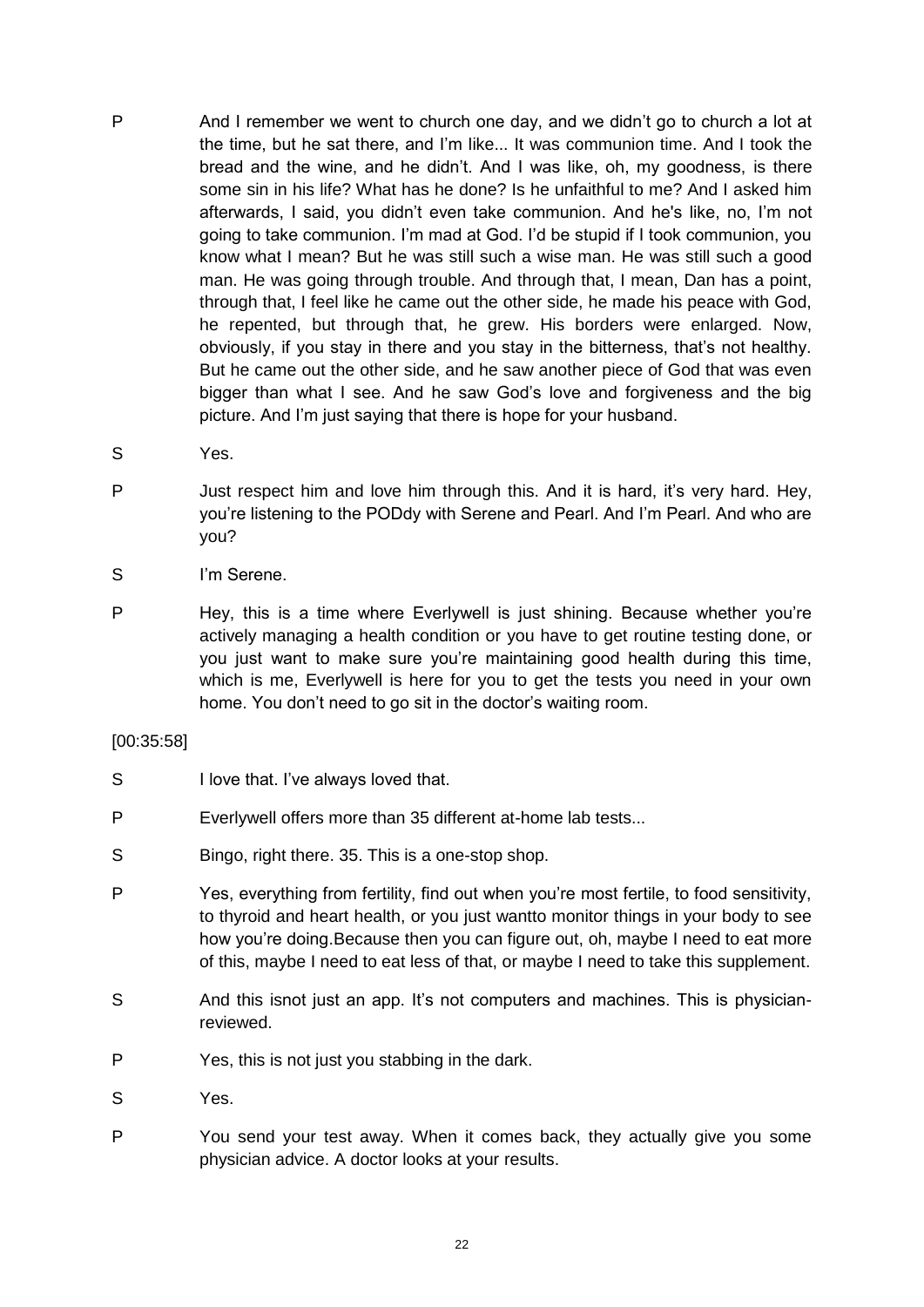### [00:36:42]

- S Yes, and the shipping is free.
- P Yes. So each Everlywell test comes with super-easy-to-follow instructions. Listen, I've done this, I've done these tests, and it was so much easier than I thought it would be. Your results are reviewed, as we said, by a board-certified physician and sent directly to you digitally within just a few days. And you can even share those with your current health provider, your doctor.
- S But, listen, you get 20% off at Everlywell at-home lab testing. All you have to do is visit Everlywell.com/trimhealthy and enter the code trimhealthy for the 20% off.
- P Yes, so that's Everlywell, that's spelled E- V- E- R- L -Y, well, W- E -L -L, dotcom, slash, trimhealthy. Everlywell at-home lab tests, your answers, your way.
- S This is the PODdy with Serene...
- P And Pearl.
- S Get it right, it's P- O- D- D-Y.
- D Hi, so Eva says, hello, to all you at the PODdy Cabin. I want you to know how much I appreciate all of your research and how you've taken time and effort to pass on what you know to others. To make a long story short, I've suffered with migraines. I went the doctor route, CT scans, MRIs, medicine, the whole nine yards. I was not satisfied with taking meds my whole life, good for you, and never knowing what was causing the migraines. So I began researching.

### [00:38:09]

- D I came across a book called The Migraine Miracle by Dr Josh Turknett. It was a life-changer. I cut out gluten and sugar, and, basically, my migraines quit. Then a friend suggested I was only a step away from Trim Healthy Mama. I like the idea of having guidelines to follow, and support from you all as well, as others of my friends on the plan. I've been doing THM for over a year now. I've lost 35lb, and I feel better than I have felt for years. Can you talk about the plan and how it relates to migraines? I want everyone to hear about it. There is help if you are suffering from migraines. THM works. I'm proof. I haven't had a migraine in a couple years now, thanks to diet change. Maybe Pearl could share a little about hormones and migraines. I'm sure that at least some of the headaches I still do get are hormonal. I thank God almost every day that those awful migraines are over and I have found some ease to put into practice. Keep doing what you're doing, girls, and Danny too. But I was in parentheses. Truly, your PODdie's aren't as much fun if he's not on them. Yes, yes.
- P Did you make that up?
- D Yes, note that. No, she wrote it.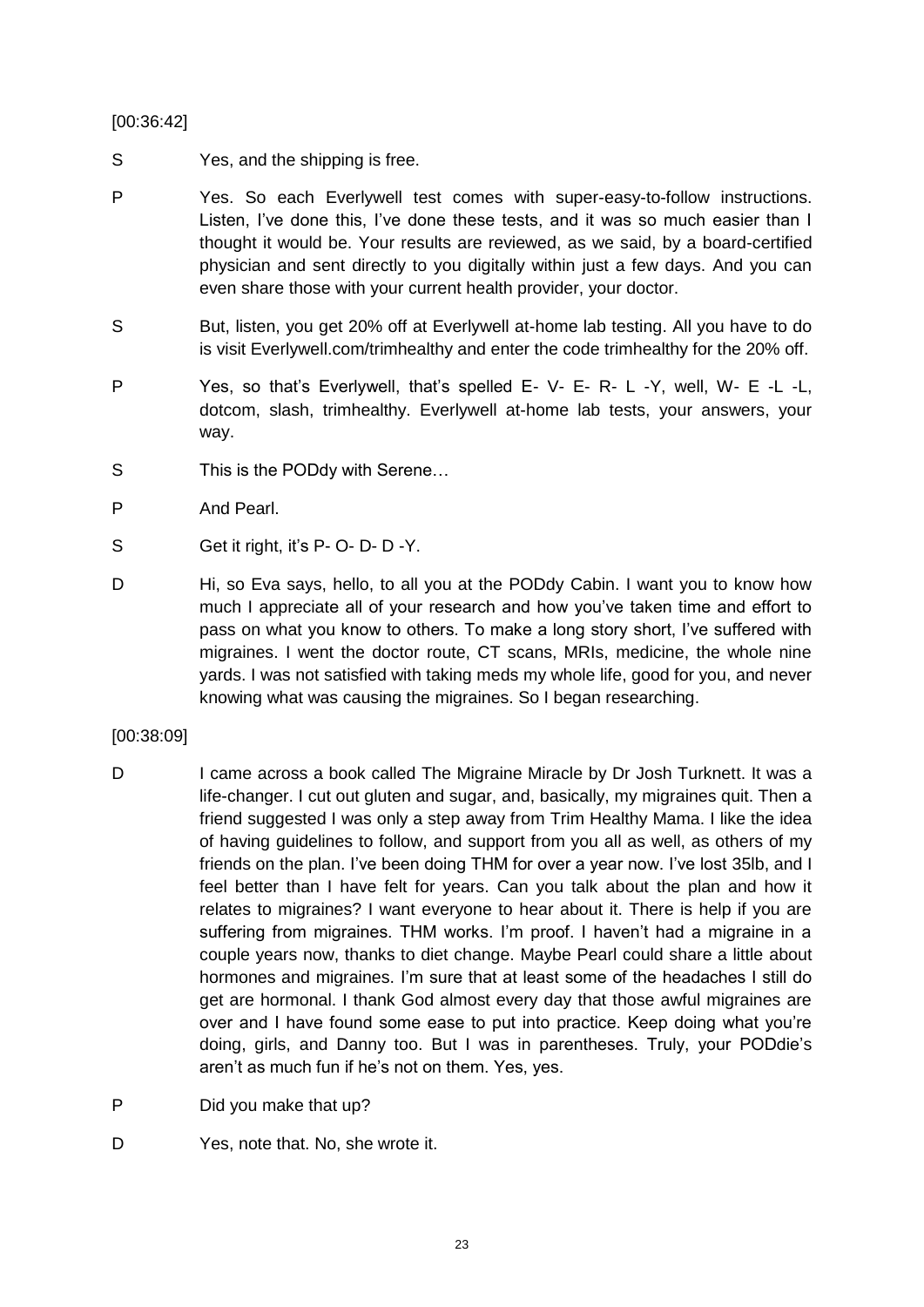## [00:39:19]

| P          | Hold on, she wrote that?                                                                                                                                                                                                                                                                                                                    |
|------------|---------------------------------------------------------------------------------------------------------------------------------------------------------------------------------------------------------------------------------------------------------------------------------------------------------------------------------------------|
| D          | She wrote it.                                                                                                                                                                                                                                                                                                                               |
| S          | Go check, Pearl.                                                                                                                                                                                                                                                                                                                            |
| D          | That's where raises come from, Eva. How do I Venmo you? Love and best<br>wishes, Eva.                                                                                                                                                                                                                                                       |
| P          | I totally thought he made that up.                                                                                                                                                                                                                                                                                                          |
| S          | Yes.                                                                                                                                                                                                                                                                                                                                        |
| D          | No, he didn't. It's right here in blue and white.                                                                                                                                                                                                                                                                                           |
| S          | Pearl, you need to jump on this, address it. Because you used to suffer so                                                                                                                                                                                                                                                                  |
| P          | Oh, man, I'll jump on it.                                                                                                                                                                                                                                                                                                                   |
| S          | All I could say, in just ten seconds, and then I'll pass it on to Pearl, was just that<br>sugar causes inflammation, and headaches can be caused by inflammation,<br>Pearl.                                                                                                                                                                 |
| [00:39:42] |                                                                                                                                                                                                                                                                                                                                             |
| P          | Absolutely.                                                                                                                                                                                                                                                                                                                                 |
| S          | You know deeper the stuff on that.                                                                                                                                                                                                                                                                                                          |
| P          | Absolutely, so that makes so much sense, how you are so much better from your<br>migraines. And we've had that testimony come in countless times.                                                                                                                                                                                           |
| D          | Is migraines inflammation? What is migraines? Do you think it's inflammation<br>from bad food?                                                                                                                                                                                                                                              |
| P          | Oh, man, there's so Yes, but I don't know. It's not just that. It's so many<br>different things, Danny, and I think you're susceptible to them by your different<br>nature and your makeup of your body. Because Serene and I are sisters, and<br>Serene's rarely had a headache. She gets them after she has babies, which is<br>hormonal. |
| S          | Yes, I get them They're hormonal, yes.                                                                                                                                                                                                                                                                                                      |
| P          | And that's it, nothing else.                                                                                                                                                                                                                                                                                                                |
| D          | Hey, could it be spike-and-crash withdrawal from sugar?                                                                                                                                                                                                                                                                                     |
| [00:40:17] |                                                                                                                                                                                                                                                                                                                                             |
| P          | No, it's not.                                                                                                                                                                                                                                                                                                                               |

24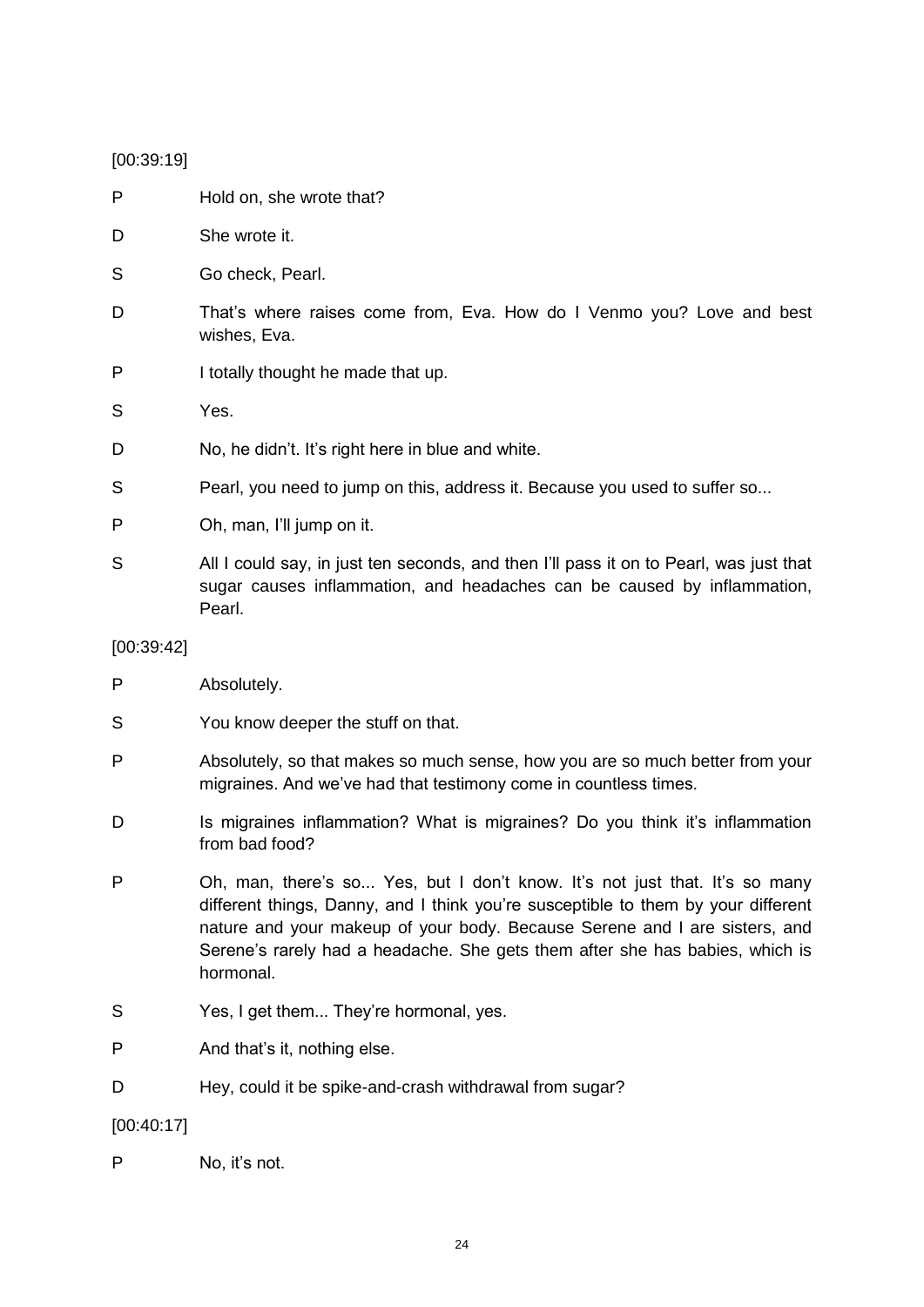D Okay.

- P I mean, yes, it is for some people, absolutely. It hasn't been in my case, and hormonal...
- D But that's not the core root of all migraines?
- P No, and so here's what's helped me. Honestly, I used to be, debilitating headaches... It actually started during my vegan years. Well, that can be a lack of B12, and that can be a lack of iron, okay. And I had fibroids and I bled a lot. So you bleed a lot, you don't have enough iron, you don't have enough ferritin. That causes headaches. Please, if you have headaches, check your ferritin levels, which are your iron stores...
- D Low iron causes bleeding?
- P Woman bleeding.
- D Certain types of bleeding.
- P Yes.
- S It comes from...
- D What about nosebleeds?

#### [00:40:56]

- P That can, Danny.
- D I wonder...
- P Low iron can cause nosebleeds.
- D Okay, continue.
- P Okay, once I started Trim Healthy Mama, my headaches got less and less. But it also can be the way your spine is aligned. There are so many different things. If my spine's out of whack or I'm at the computer too long, my shoulders will cease up and I'll still get a headache.
- D Chiropractor.
- S And then some of it is stress.
- P Some of it is stress. Some of it is diet. Sometimes if you drink a little too much red wine or have some foods that are triggers, like foods that are histamine foods  $or...$
- S Cheese or... Yes.
- P Things like that. We're so different, all of us, and you have to dig deep and find out. I've sort of found out some of my triggers, and I...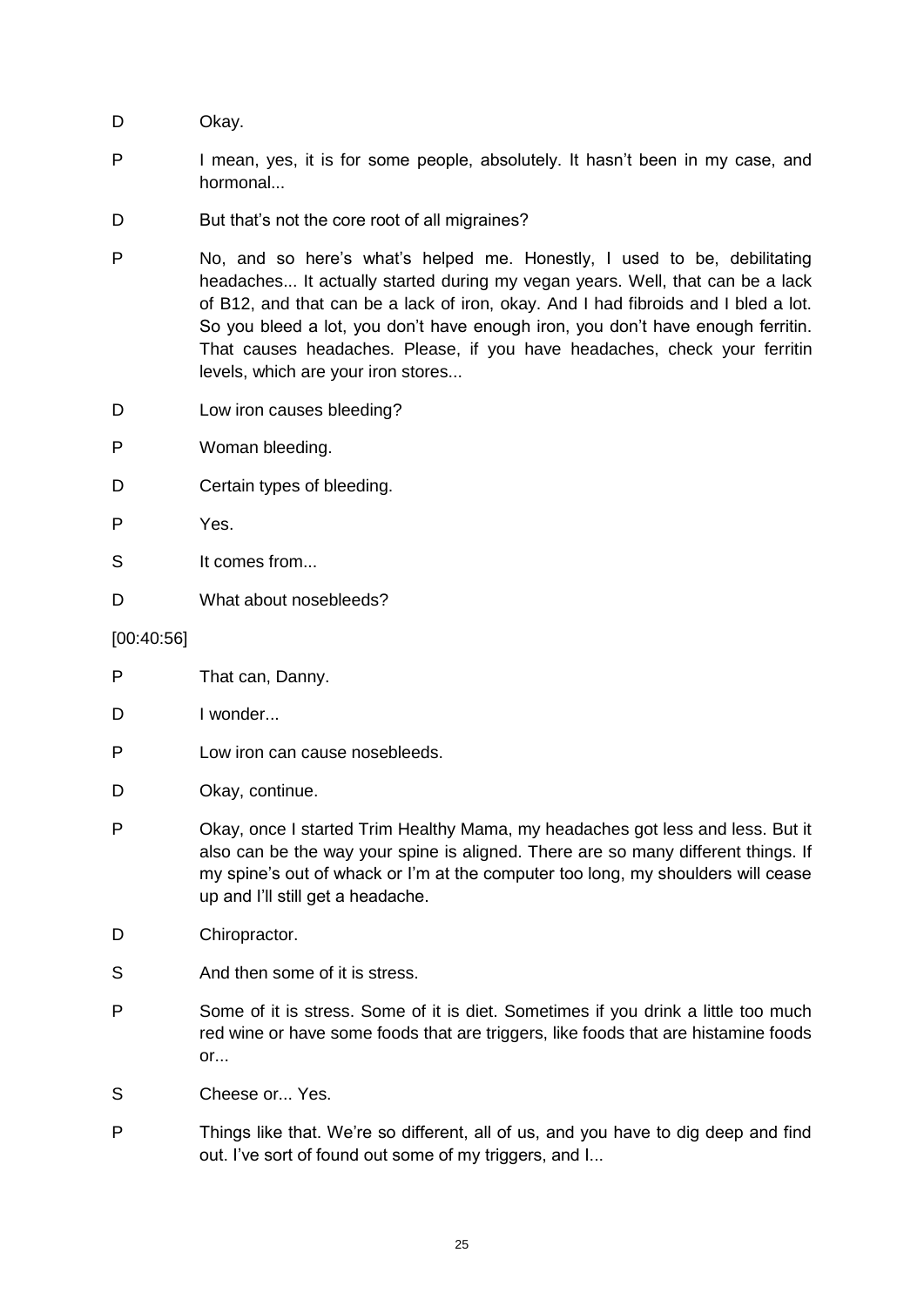### [00:41:39]

- S You would know when you were going to get a headache...
- P Yes.
- S When you knew your estrogen was dropping and...
- P And one of the cool things, now that I'm almost hitting menopause, I don't have the cycles all the time, so I'm not having all those. And you were right, the drops and the highs of hormones can cause headaches. And so I'm not having them all from that. So that's something to look forward to. But I can't be at the computer for too long. Lesley-Pops is coming. I find that CBD helps me. I take Heavy Hitter right before bed, or Feminine Balance. I eat a lot of greens. I'm going to let you do this in a minute, Lesley, and there's things like feverfew that can help. That's an herb. Let me think, what else?
- S Magnesium.
- P Magnesium is so important. Oh, foods, okay...
- S Magnesium chloride rubbed on you.
- P Yes, magnesium chloride rubbed on you. Foods, okay, quinoa can be helpful....

[00:42:31]

- D I've got one you're not even thinking of, but I'm going to wait.
- P Flaxseeds, so good. I've got my flaxseed porridge coming out in the Trim Healthy Future book, which is so fantastic for headaches, I'm telling you. You go, Lesley. I might think of some more things.
- D Wait, I have the best one.
- P Okay, Dan.
- D The best thing ever...
- P What?
- D Of all time that ever cured any headache...
- P What?
- L Water.
- P Oh, yes. Oh, absolutely, man.
- L Totally stole my show. So from the age of ten, I mean...
- P Debilitating.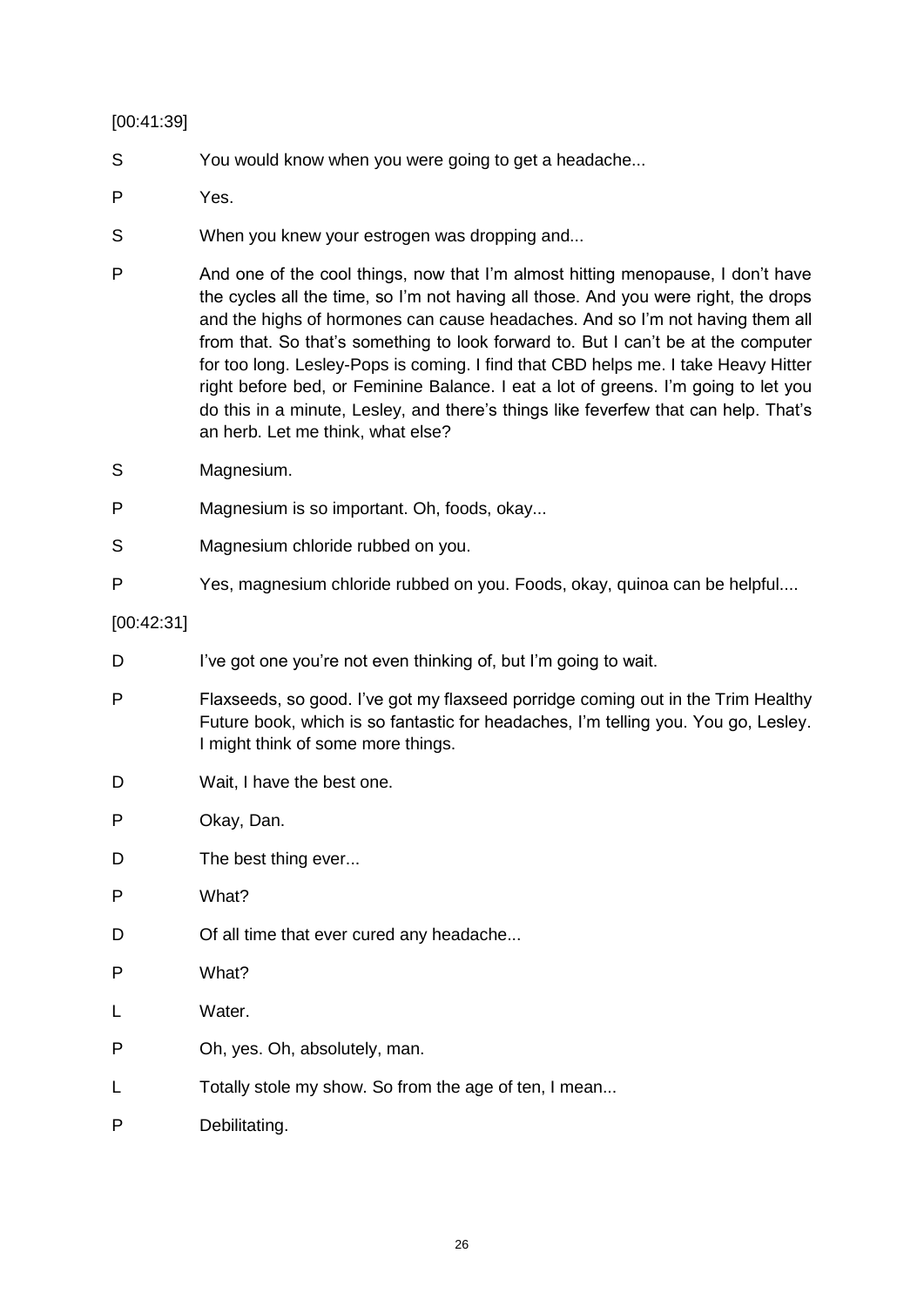### [00:42:58]

- L I mean, people used to go, well, do you drink enough water? And I'd be like, yes, I drink enough water. I had a brain... Do you know what I mean? I was speaking it. I was like, I'm going for an MRI. This is... I am debilitated. It would be three times a week, and I would be just on the couch...
- P That's the worst. You can't even think.
- L It's the worst. It's so hard for me... And I knew, like, I was like, I'd made up all these allergies in my head as well, like anything that was really vinegary or raw onion, I couldn't do. Because if I... And, you know, some foods do trigger...
- D Yes, you were trying to connect it, yes.
- L But let me tell you the connection now, all these years later, because I actually... Someone, a colleague that I worked with a few years ago in my previous industry, she said, you don't drink enough water. She says, cup for cup today, we're going to drink the exact same amount of water. And I always got it the next day after Zumba, right. So I'd exerted, and the next day I was just like, oh, you know, I couldn't... So dehydration was the huge one for me. Let me tell you the THM connection now. When I first was here, and you told me the fact about orange juice, I thought that I was allergic to oranges, because the biggest migraine-inducer was a glass of orange juice at breakfast. Seemed like so healthy and so like... With that whole... and then when you guys said... I never really told you about that, but I was like...

### [00:44:27]

- P When we said it's sugar, right, in your bloodstream, right.
- L Yes, it was a store-bought glass of orange juice, and, I mean, it would drop me to the ground I would go in like 20 minutes.
- D Wow.
- S Wow.
- L Because of the, I assume...
- P But the connection you made, it's the blood-sugar spike.
- L Yes, I mean, I assume all the other things...
- P Oh, absolutely.
- L Anyway, that's my little story, but now I'm so... I know that we don't... CBD does help me now if I do try it, but you should watch taking too much over-the-counter medications for them. Because, actually, some of them have caffeine in them, and then that, if you're taking pain management, even whatever it is, when that leaves your system, you're then craving the caffeination that was in the medication...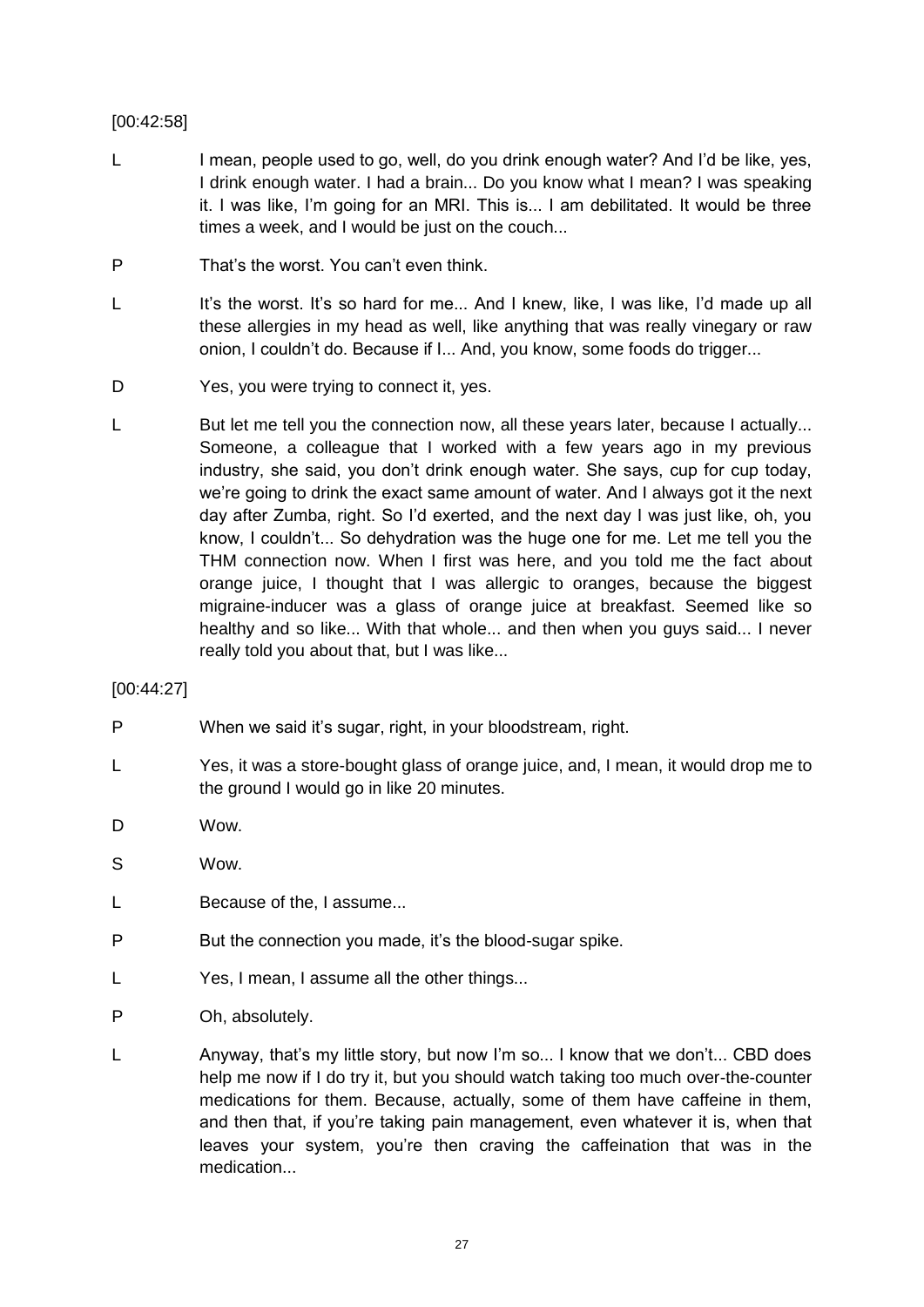### [00:45:16]

- P I know. And then it's a rebound thing.
- L Gah, and that was too much...
- P I had to take so much ibuprofen at one point in my life I ended up in the hospital because it was eating the lining of my stomach.
- L Yes, so bad.
- D Because you're living on ibuprofen.
- P Yes, and then when you go off it, it rebounds, and that gives you a headache.
- D Yes, it does.
- L You know what I realized? Actually, my most water intake was when I was taking over-the-counter... Do you know what I mean? I was like, no, I'm drinking water, every time I take...
- D Every time you took your pills.
- L So, anyway, I'm so sober from all that life now, it's so amazing.

### [00:45:43]

- P Yes, it's so good. Before I have my morning coffee, I am half a quart in. I have to do my half-quart, or I won't drink my water. And then I drink my coffee. I have finished my other half-quart by ten. I try to do another half-quart by noon, and then I do another one in the afternoon. So I have to be two and a half to three quarts a day.
- S And I've shared it here at the PODdy here before, and one of my secrets is not only guzzling all day, another secret is exercising. I know you think, well, you perspire with exercising, so you'll perspire just as much as you drink. No, you will drink in more.
- D Yes, you will.
- S It makes you thirsty.
- D Yes.
- S Between every little rep of a Workin...
- P See, I'm not thirsty.
- D Yes.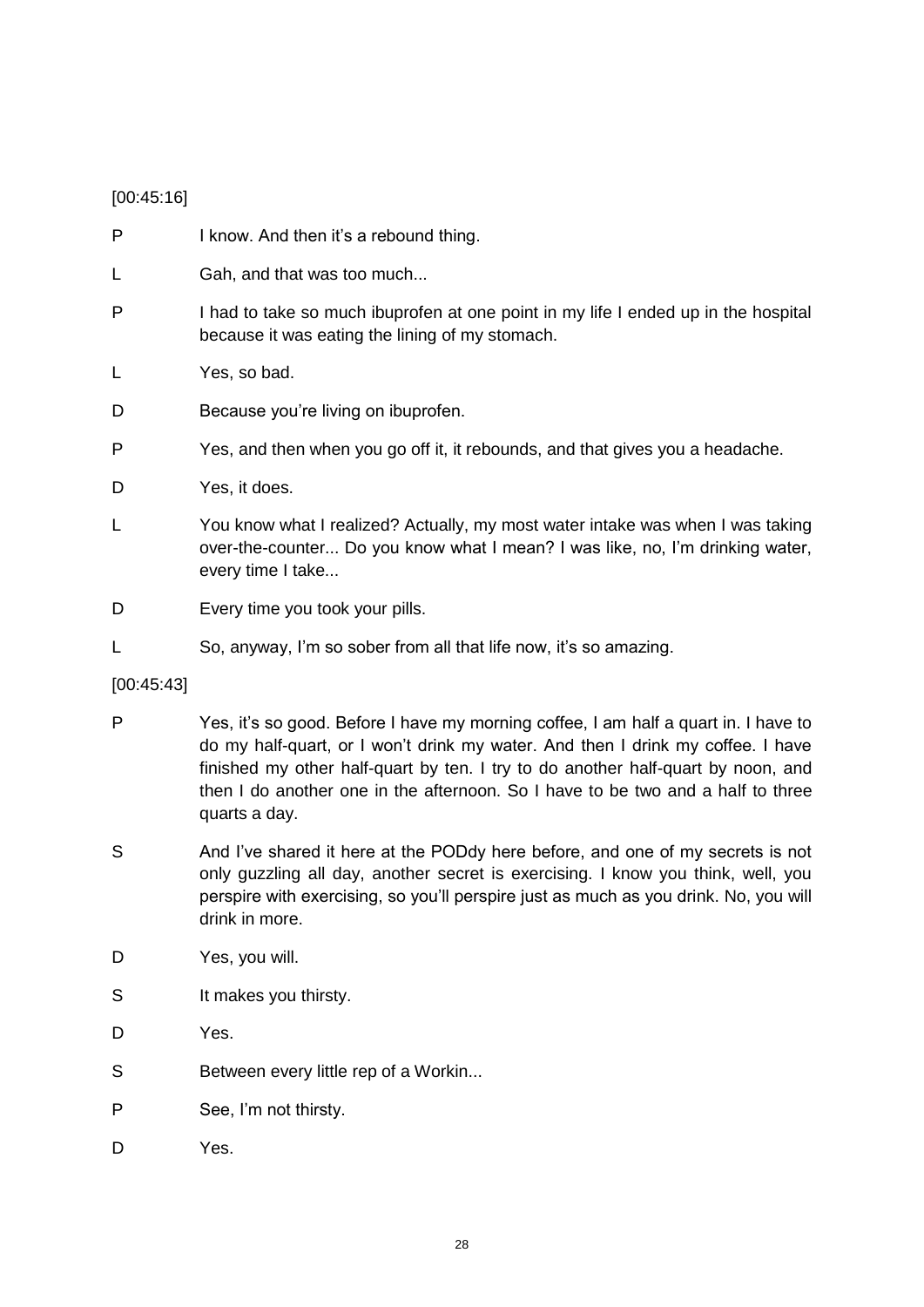S It's like it resets my muscles, to have a quick swig.

### [00:46:25]

- D And it gets those toxins out of your body. S It does. If you just put a big jar of water... P You think I should swig during my Workin's? S Yes. L No. S I can't work-in without a big quart of water. And then I take a quart into the shower with me, and I just drink as much water as I can in the shower. D Yes, it'll give you power while you're working out. P Really? D Absolutely. S Oh, yes. D You'll feel all depleted...
- P I've never done that.
- D You'll chug water, and you'll get strength.

### [00:46:45]

- S Yes.
- P And then even after I do my Workin's, I don't have a natural thirst, like people do. I have to eat so much salt, and then I'm slightly thirsty. So my water is just forcing myself. Even after I do a work-in and I'm sweating, I don't feel thirsty. I make myself...
- D Really?
- P Yes.
- S Yes, but good what-if-you-could, right? Good on you.
- P Good what-if-you-could, Pearl.
- D Good what-if-you-could.
- P Hey, you're listening to the PODdy with Serene and Pearl. And I'm Pearl. And who are you?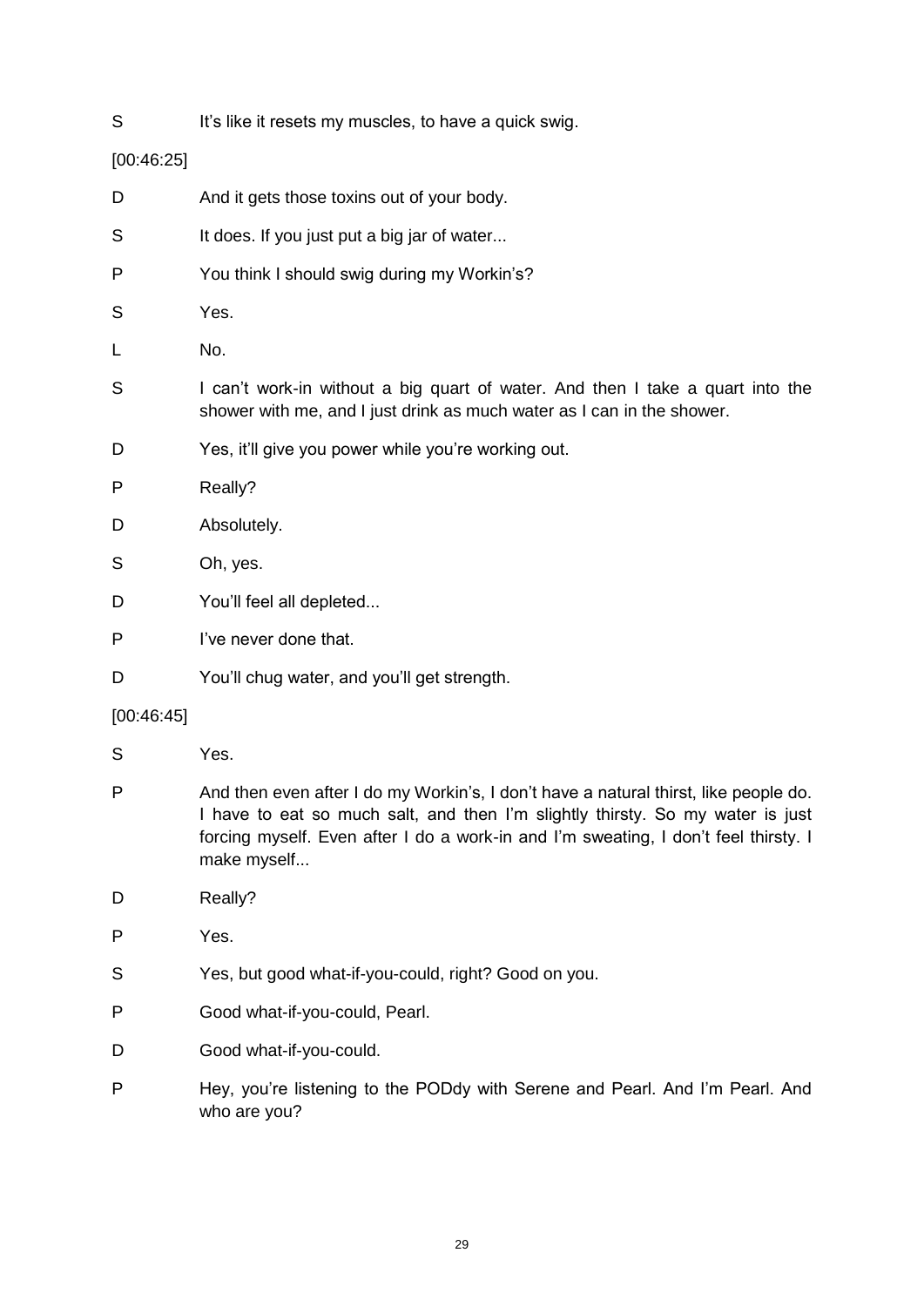S I'm Serene. Buffy makes bedding that is earth-friendly and cruelty-free. Listen, their products are made using only sustainable and recycled materials, which makes them as soft on the planet as they are on your bed. And, listen, I'm telling you...

[00:47:21]

- P I'm listening, Serene. Keep telling me to listen. I am.
- S Because I'm trying to tell you my bed is the softest bed on planet earth because of Buffy.
- P I know. Well, mine is too, because I have one. And Buffy's latest product, the Breeze, is a comforter made entirely from 100% eucalyptus fibre.
- S Go, Australia.
- P We love that, because we're Down Under girls. And this regulates temperature and keeps you cool and comfortable all night long. And when it says Breeze, no, you really feel that.
- S And when you said, the Breeze regulates temperature, that's not a lie. I'm telling you what, no more night sweats.
- P Yes.
- S My husband used to want to flip the comforter and flip his pillow to try and get the fresh coolness. Not with Breeze.
- P But you can get cozy still. You know how you want something to cosy up in, but then you don't have to overheat.

### [00:48:09]

- S Yes, I love it.
- P And we love that this is earth-friendly.
- S And we love that it's hypoallergenic.
- P Yes, and, hey, shout out to eucalyptus, because eucalyptus uses ten times less water than cotton to grow, and its fiber is produced using recyclable, earthfriendly solvents, so none of the junk.
- S And, listen, because its high thread count shuts out dust, mould and mites are shut out too, you have a healthier sleeping environment.
- P Yes, so why not choose 100% plant-based bedding that's better for you, and it's so great for the earth? Buffy offers a free trial. You can try a comforter in your own bed for free. And if you don't love it, return it at no cost.I'm thinking you're going to love it.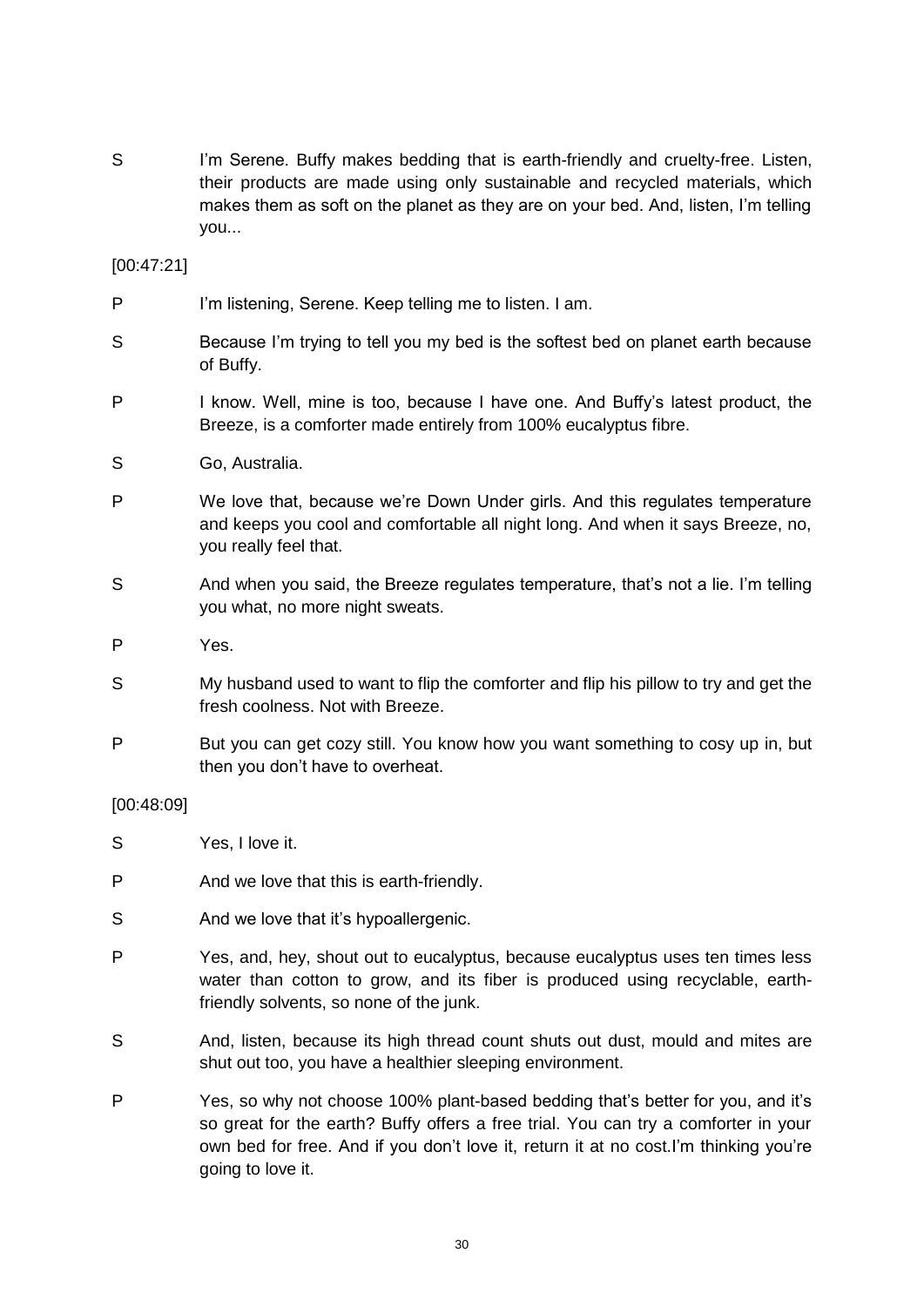| S | Yes. But there's no risk in that. |  |
|---|-----------------------------------|--|
|   |                                   |  |

P Yes.

S So why not? Hey, for \$20 off your Buffy comforter, visit Buffy.co and enter trimhealthy.

[00:48:58]

| P          | Spell it, Serene. Spell Buffy.                                                                                   |
|------------|------------------------------------------------------------------------------------------------------------------|
| S          | B- U- F- F- Y. If you're Lesley-Pops, you'll say Boofie.                                                         |
| P          | Yes, and it's Buffy.co, not dotcom, okay. And that's \$20 off, and visit Buffy.co<br>and enter trimhealthy.      |
| S          | This is the PODdy with Serene                                                                                    |
| P          | And Pearl.                                                                                                       |
| S          | Get it right, it's P- O- D- D- Y.                                                                                |
| D          | Hey, and                                                                                                         |
| P          | Oh, we're 42 minutes in.                                                                                         |
| D          | About to bless you on the Topo Chico train, though.                                                              |
| P          | Oh, I'd love it. You see, that's great, and that's a delight.                                                    |
| D          | Yes, and I'm going to take it up now for you.                                                                    |
| P          | Okay.                                                                                                            |
| D          | Everybody knows the magic Topo Chico. It's got more CO2 or carbonation or<br>something. It's particularly crispy |
| [00:49:40] |                                                                                                                  |
| P          | Well, you've made us believe that. We're all drinking your Kool-Aid, Dan.                                        |
| D          | We know this.                                                                                                    |
| P          | We believe it.                                                                                                   |
| D          | It's the Bible, but if you want to go next-level with it                                                         |
| P          | Yes.                                                                                                             |
| S          | Yes.                                                                                                             |
| D          | Get you one right outside of your hot shower, baby.                                                              |
| P          | Oh                                                                                                               |
| S          | Oh, yes.                                                                                                         |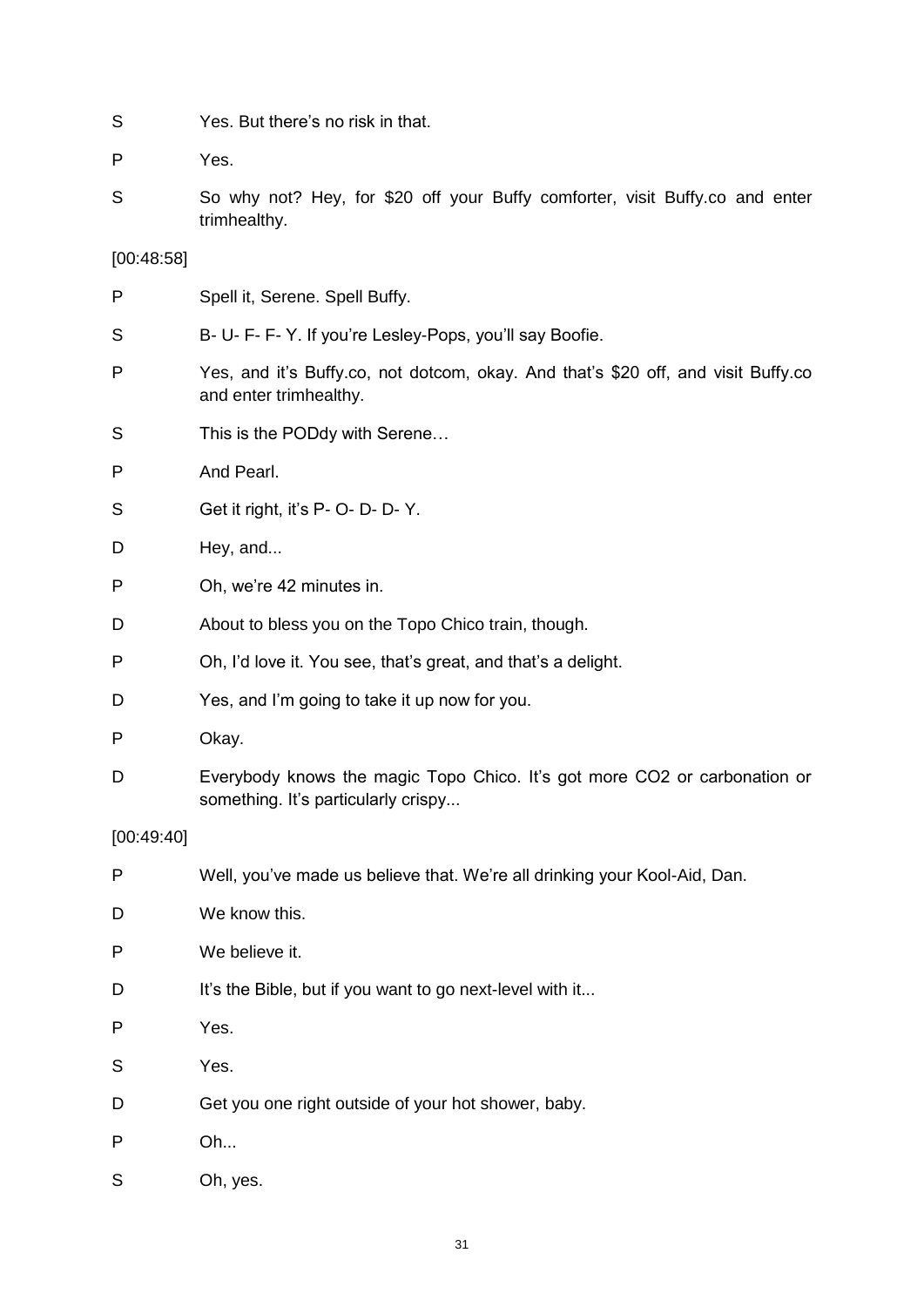| D          | Oh.                                                                                                                                                                                           |
|------------|-----------------------------------------------------------------------------------------------------------------------------------------------------------------------------------------------|
| S          | Oh, I agree. Now, I haven't tried that.                                                                                                                                                       |
| P          | You drink it in the shower?                                                                                                                                                                   |
| [00:49:57] |                                                                                                                                                                                               |
| S          | The crispy ones. But I drink                                                                                                                                                                  |
| D          | Yes.                                                                                                                                                                                          |
| S          | I drink carbonated water in the shower.                                                                                                                                                       |
| Ρ          | Do you?                                                                                                                                                                                       |
| D          | Oh                                                                                                                                                                                            |
| S          | Hot water, cold carbonation is the bomb.                                                                                                                                                      |
| D          | Dude.                                                                                                                                                                                         |
| S          | But I haven't tried Topo Chico in the shower.                                                                                                                                                 |
| Ρ          | Okay, so these, peopleSo since you shared Topo Chico with us, I mean, I'm a<br>total Topo Chico addict now, because I have it in the afternoon, before dinner.<br>It's like my appetizer.     |
| D          | Listen, and I did the research. It's as hydrating as water.                                                                                                                                   |
| P          | It is, yes.                                                                                                                                                                                   |
| S          | And can I tell you                                                                                                                                                                            |
| [00:50:20] |                                                                                                                                                                                               |
| D          | Possibly more, because it's mineral water.                                                                                                                                                    |
| S          | When I want a treat after dinner, Pearl, you're so right, because when I want a<br>treat after dinner, if I get myself, I haven't used Topo Chico yet, because I<br>haven't found it in Dixon |
| D          | Yes, but I got you                                                                                                                                                                            |
| Ρ          | Yes, it is in Dixon. It's in Kroger.                                                                                                                                                          |
| S          | Well, I went and couldn't find it.                                                                                                                                                            |
| D          | I've got a thing for that. But you go.                                                                                                                                                        |
| S          | But let me just tell you                                                                                                                                                                      |
| Ρ          | I've got to say something too.                                                                                                                                                                |
|            |                                                                                                                                                                                               |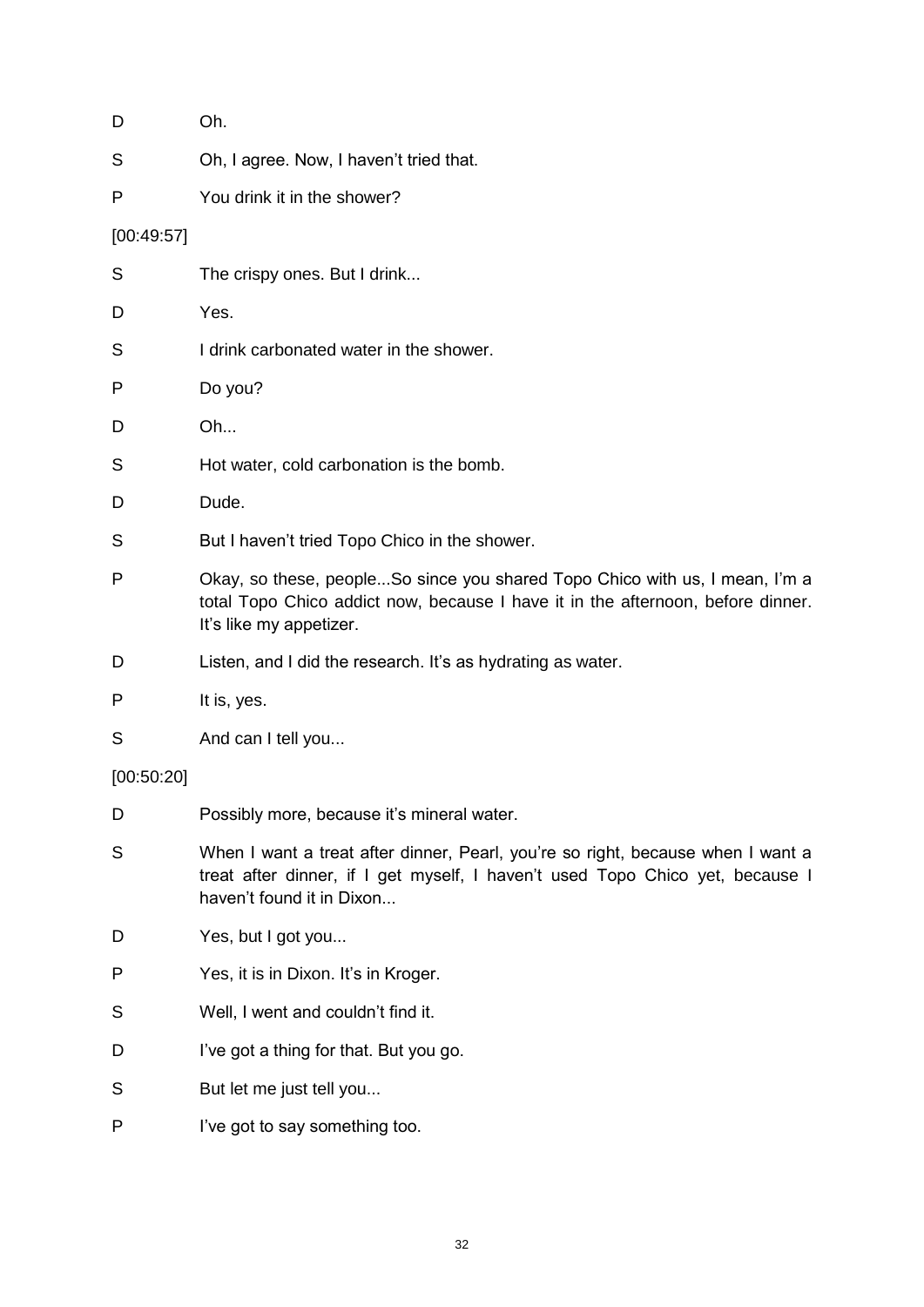- S When I have a sparkly at night-time, I put a little cider vinegar in it and one doonk of stevia, I call it Cider-Pop, I'm telling you what...
- D Heaven.
- S I don't need a snack.

### [00:50:49]

| D          | No.                                                                                                                                                                  |
|------------|----------------------------------------------------------------------------------------------------------------------------------------------------------------------|
| S          | That is my treat and there's no calories.                                                                                                                            |
| D          | No, it's a treat.                                                                                                                                                    |
| P          | You say yours and then I'm saying mine, Dan.                                                                                                                         |
| D          | It's a treat. You don't even need to make cookies or eat ice-cream.                                                                                                  |
| S          | No.                                                                                                                                                                  |
| D          | You've got your Topo Chico.                                                                                                                                          |
| P          | It's a grown-up treat. I want to say something, but I'm seeing ladies just drink it<br>straight out the bottle                                                       |
| D          | Sure.                                                                                                                                                                |
| P          | But that's not where I get No, I get no joy out of that.                                                                                                             |
| D          | Really?                                                                                                                                                              |
| S          | No, but I do like it that. I don't like adding lime, myself.                                                                                                         |
| P          | No, you've got to put in a glass, over lots of ice, with                                                                                                             |
| [00:51:11] |                                                                                                                                                                      |
| D          | It takes the fizz.                                                                                                                                                   |
| P          | A lime.                                                                                                                                                              |
| D          | It takes the fizz.                                                                                                                                                   |
| S          | Now, if I was a beer-drinker, which I'm not, because I was raised a good old<br>pastor's kid, I would do it straight out the bottle. I like straight out the bottle. |
| D          | Me too.                                                                                                                                                              |
| S          | I don't want to put it in a cup. I'm a bottle girl.                                                                                                                  |
| P          | Oh, okay. So I don't love that.                                                                                                                                      |
| D          | There's something magic about the bottle.                                                                                                                            |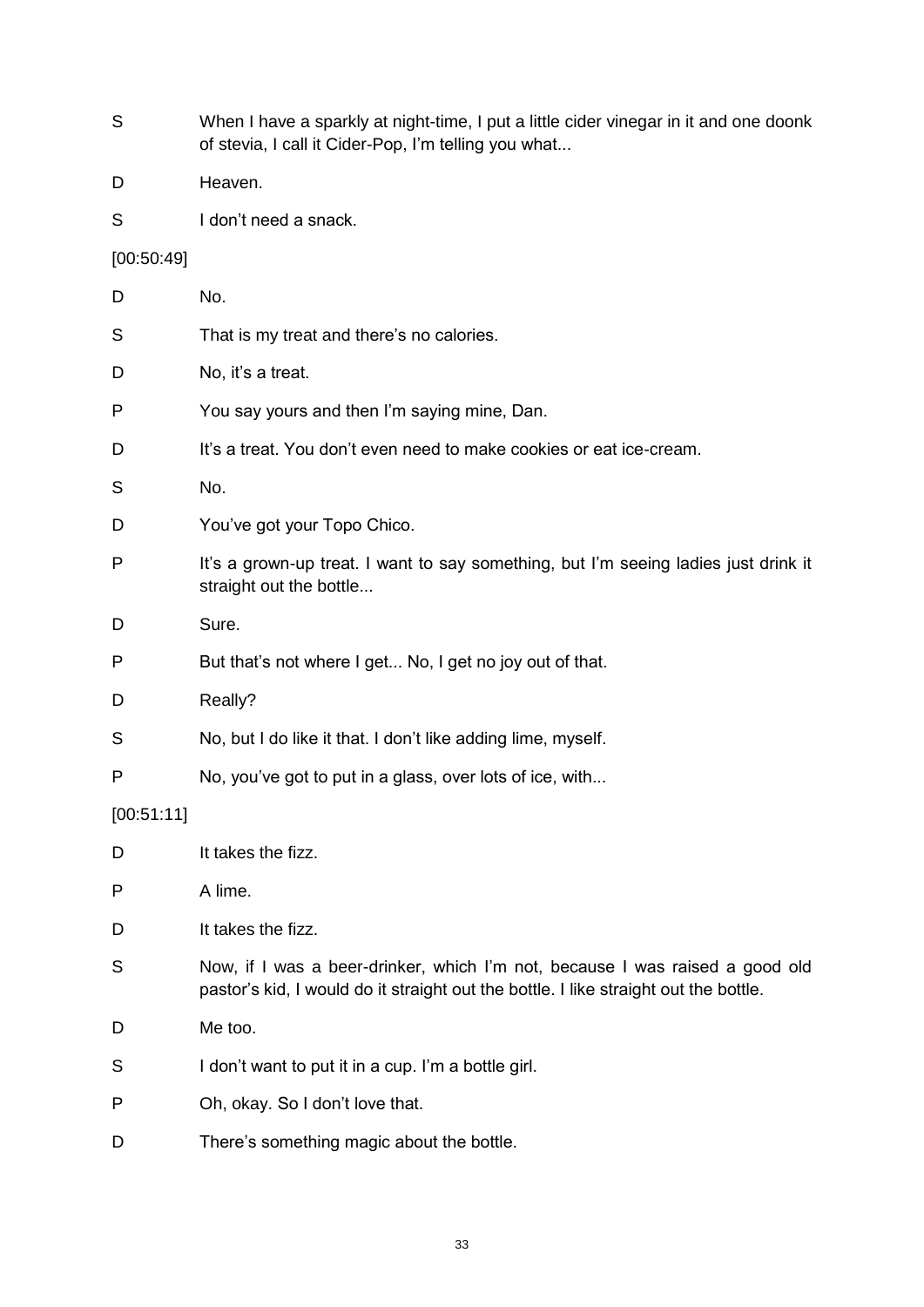P I don't love it straight out of the bottle. And now I'm going to give you a tip too. For over a weekend, I drink my Topo Chico very Baptist during the week, but on the weekend, I like to add a little tequila. Do you know that tequila is the lowest calorie of all the alcohols?

D And it's a probiotic.

[00:51:42]

- P It is a probiotic. It's so good for your blood-sugar. I told Serene about this. S What's the probiotic? The worm? P No.
- D No.
- P Topo Chico, I'm not trying to teach you how to be...
- S The buggy little worm?
- P How to be an alcoholic, but if you already like a bit of alcohol, it's a great way to do it. Because if I drink...
- S See, we're sisters, and I'm not going to do this, so just feel the joy of both of us here.
- P But if I drink wine, if I drink too much wine, I will get a headache. It's the histamine.
- D Oh, sure, yes.
- P Now, tequila won't do that to you. And guess why. They say for every glass of wine you drink, and I usually stop at one, but on a rare occasion I'll have one and a half, I could get a headache doing that, it's because you have to drink two glasses of water for each glass of wine you drink.

[00:52:20]

- D Yes.
- P Well, with Topo Chico, you're already chowing down the water.
- D Yes, you are.
- P So you have this little bit of tequila, it just flavours it up. And with the lime, it's such an amazing, good-for-you healthy drink.
- D Topo Chico, lime and tequila, I mean...
- S These are saved Baptists.
- D Father, Son, Holy Spirit, I mean, there's the three...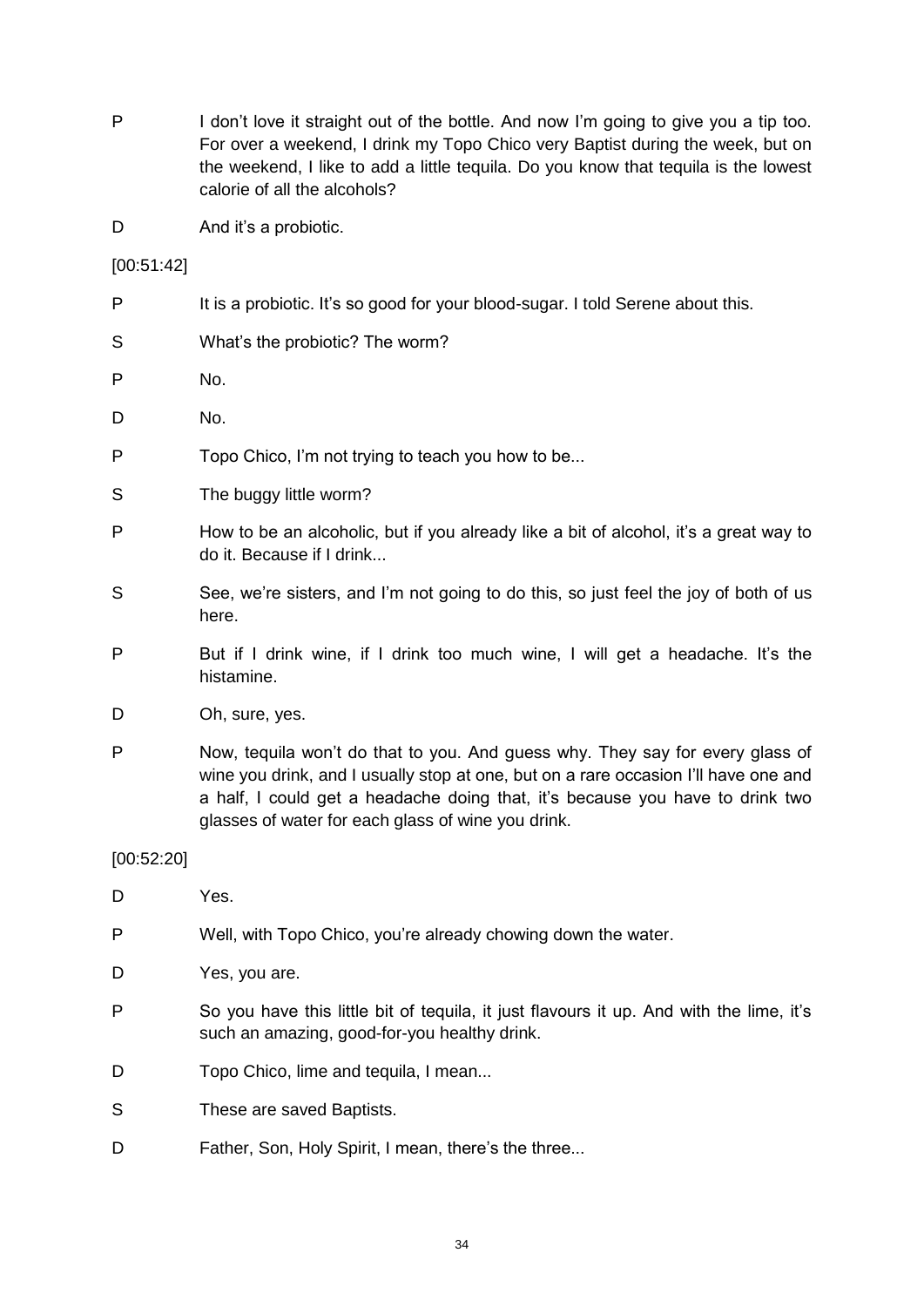- P Even the Baptists could... I don't know if they'd allow it. Look, we love our Baptists.
- S We do.
- D Hey, those Baptists love their tequila too.

### [00:52:46]

- P No, they don't. D Well, they like bourbon. P Baptists, you're not supposed to drink at all. D I don't know a Baptist that doesn't drink, not one. P Okay. S You're going to get all the letters to you. P All mail goes to Danny at Danny.com. D Yes, come and send it. I love ignoring things. Hey, so what I was going to share, if you can't find Topo Chico... P Oh, okay, yes, we forgot about this. D Okay, we've got all the off-brands. We've got AHA, which is the latest. It's got caffeine in it. What are some of the other...? There's all the sparkling water. There's Walmart brands in cans... P La Croix. [00:53:20] D First of all... S La Croix. D Let me let you know as a certified professional of carbonated fizzies, we call them fizzy lifting drinks, anything in a can is trash. Don't even buy it. P I agree. I agree, Dan.
- D Okay? Anything in a can. Next level up...
- S Well, I've been finding some in Dixon...
- P Serene, you're not up with it. You're lower-class.
- S Yes, but tell you what, I tell you, it helps me if I...
- P She drinks stuff out of a can.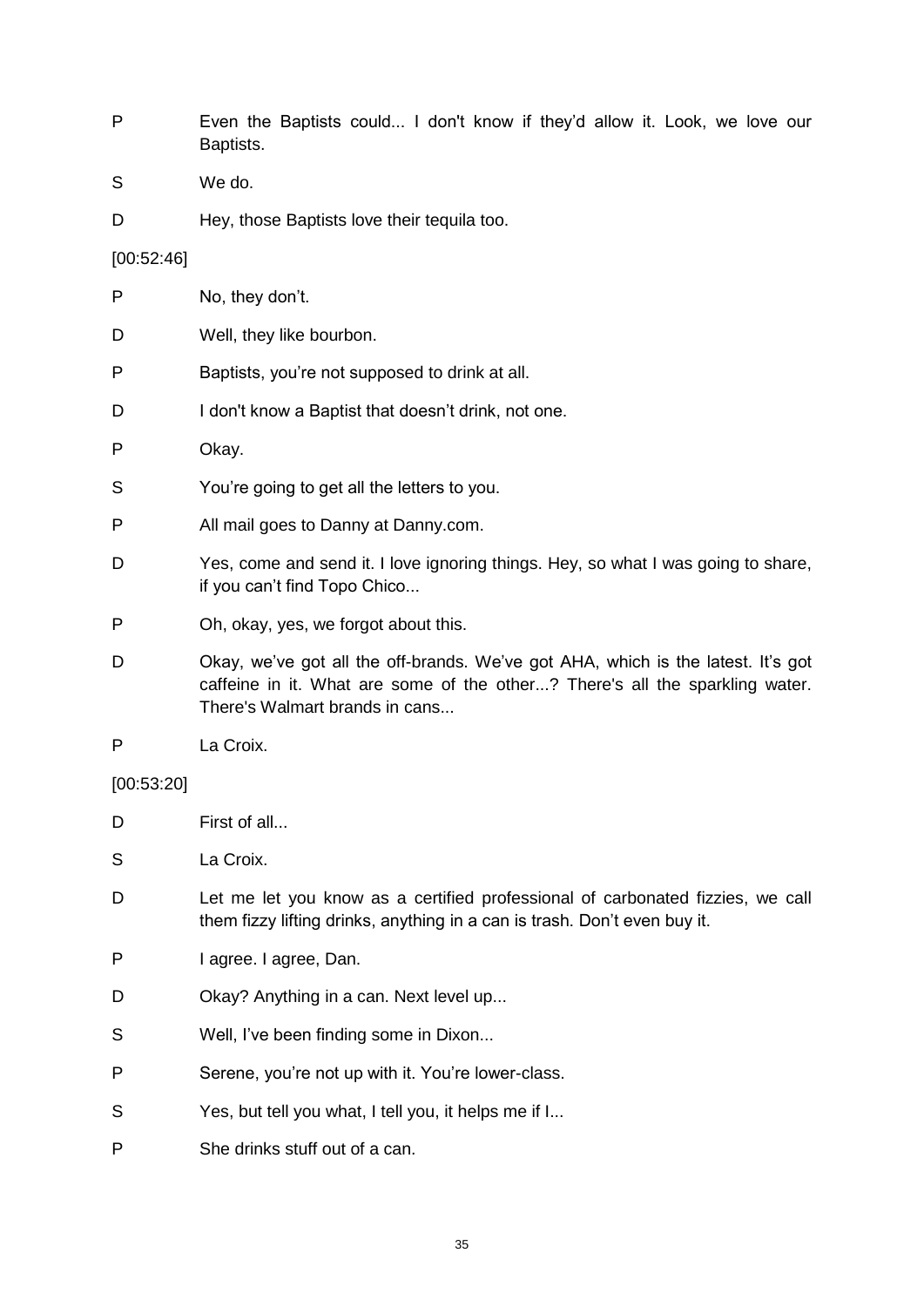| S          | No, I don't drink out of a can. I drink out of a bottle.                         |
|------------|----------------------------------------------------------------------------------|
| P          | Well, you just said you find stuff in a can.                                     |
| S          | Well, yes, I do, and that's when I put it into my glass.                         |
| [00:53:52] |                                                                                  |
| P          | No, she's                                                                        |
| S          | I buy it in a can, and it goes into the glass for drinking.                      |
| D          | No, Serene, the can ruins it from the beginning                                  |
| P          | Dan, tell her she's not in the cool club, tell her.                              |
| D          | From the foundation.                                                             |
| S          | I totally agree, but I live near Dixon.                                          |
| D          | I know. So I got you, I got you.                                                 |
| S          | Pearl goes into Franklin for these upper-class things.                           |
| P          | I bought some in Dixon Tennessee.                                                |
| D          | Here's what I want you to get, then, and it's not as good. It's a plastic bottle |
| S          | No.                                                                              |
| D          | It's a plastic bottle, but we're going for                                       |
| S          | Take out an annuity Dan.                                                         |
| D          | If we're going for taste                                                         |
| [00:54:14] |                                                                                  |
| S          | What is it?                                                                      |
| D          | Pellegrino.                                                                      |
| P          | Yes.                                                                             |
| S          | Oh, I love Pellegrino.                                                           |
| D          | I'm going to give Pellegrino a second to Topo Chico.                             |
| P          | Yes, I've got some                                                               |
| L          | Yes.                                                                             |
| D          | I don't know if it's the turbid How would you describe? It's more of a mineral-y |
| P          | Dan, you've got your second choice.                                              |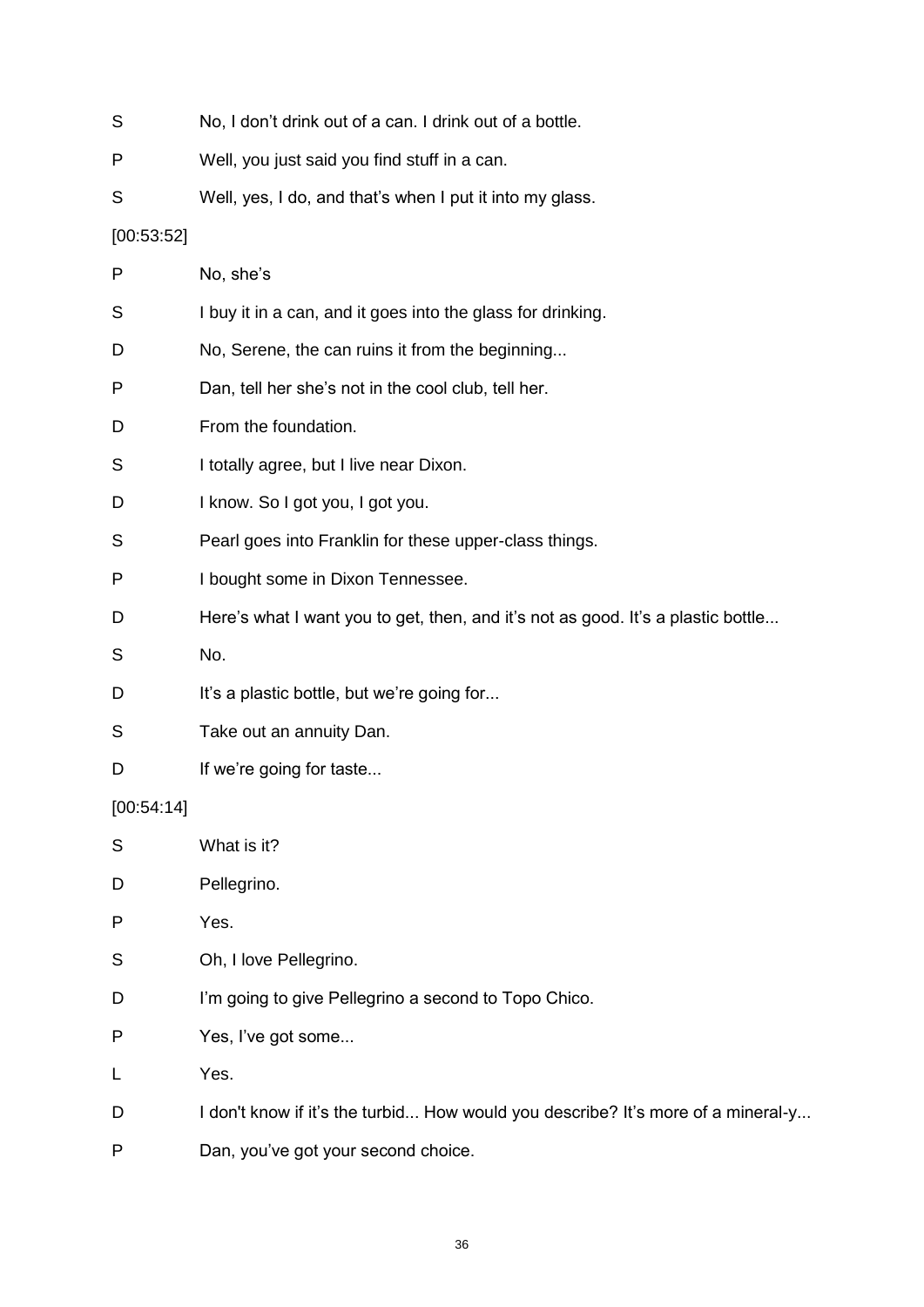- S It's like an adult, bitter thing going.
- D Yes.
- P Yes.
- D But if you squeeze a lime into it, it totally fixes it, and you are borderline Topo Chico.

[00:54:32]

- P You're borderline okay. I've got boxes in my pantry right now, my special pantry...
- S Of Pellegrino?
- P I've got some. It's behind my Topo Chico.
- S Okay.
- P So let's just say my Topo Chico runs out...
- D Little stepchild.
- P I'll be like, yes, you, yes, I'll be like, okay, then, I'll do you.
- D It's like, ves...
- D We'll give you a shot, rookie.
- P Yes.
- S You know where I keep my bubblies? In my little upstairs refrigerator in my own parlour.

[00:54:56]

- D Yes, you do, girl.
- P Yes. Va-va-va.
- D Hey, I just met a guy off Facebook Marketplace to grab my own personal little refrigerator.
- P Yes, Danny
- S Yes, your Topo Chico refrigerator.
- D It's for Topo Chico only.
- P Yes, and you need them when you have teenagers in the house, see.
- D Yes.
- P Oh, you need your own little fridgie.